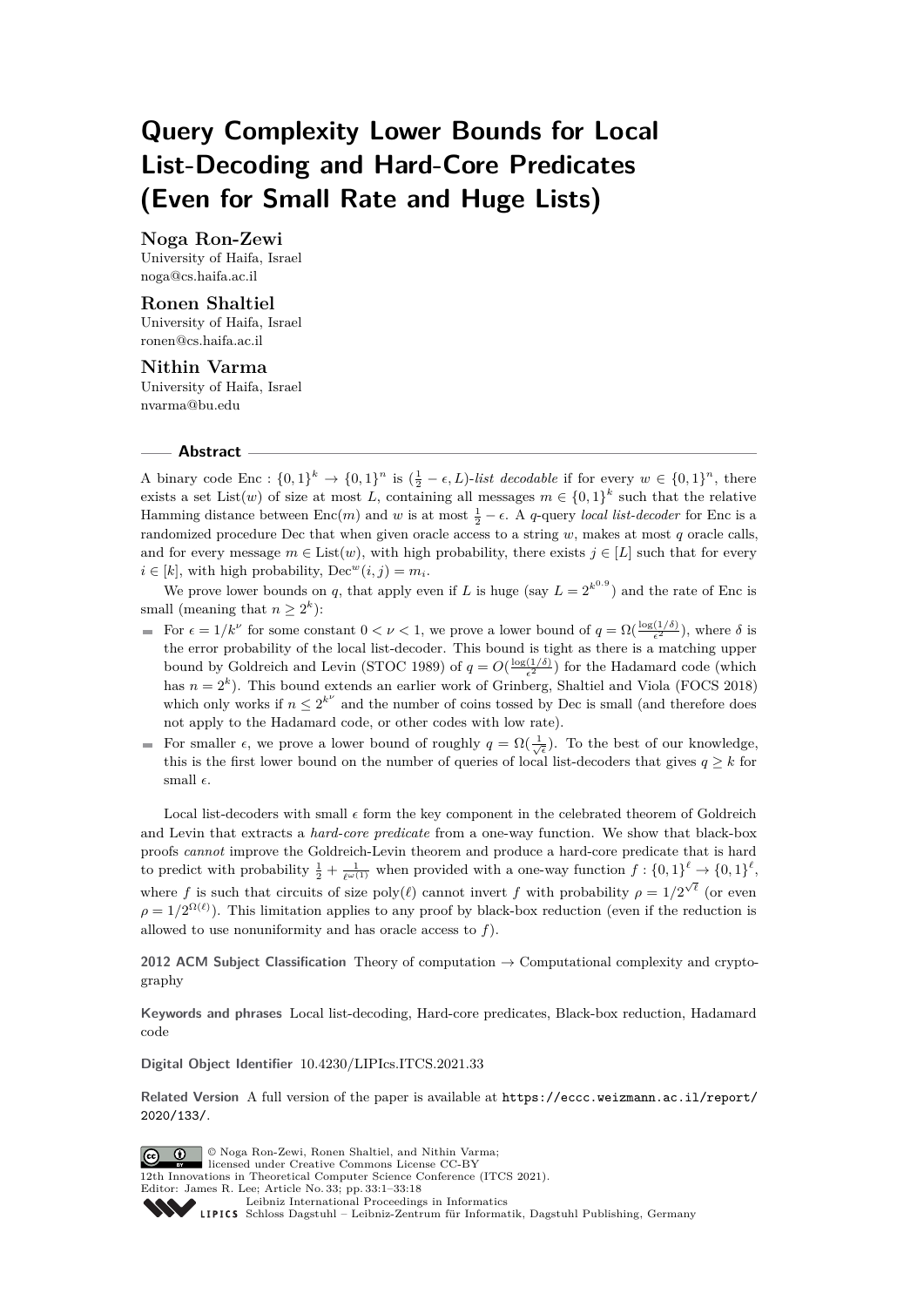### **33:2 Query Complexity Lower Bounds for Local List-Decoding and Hard-Core Predicates**

**Funding** *Noga Ron-Zewi*: Partially supported by ISF grant 735/20. *Ronen Shaltiel*: Partially supported by ISF grant 1628/17. *Nithin Varma*: Partially supported by ISF grant 497/17, and Israel PBC Fellowship for Outstanding Postdoctoral Researchers from India and China.

**Acknowledgements** We are grateful to Ilan Newman for participating in early stages of this research and for many helpful discussions.

# **1 Introduction**

We prove limitations on local list-decoding algorithms and on reductions establishing hard-core predicates.

# **1.1 Locally list-decodable codes**

List-decodable codes are a natural extension of (uniquely decodable) error-correcting codes, as it allows (list) decoding for error regimes where unique decoding is impossible. This is an extensively studied area; see [\[8\]](#page-16-0) for a survey. In this paper, we will be interested in list-decoding of binary codes.

▶ **Definition 1** (List-decodable code). For a function Enc :  $\{0,1\}^k$  →  $\{0,1\}^n$ , and  $w \in \{0,1\}^n$ , *we define*

 $\text{List}_{\alpha}^{\text{Enc}}(w) = \{m \in \{0, 1\}^k : \text{dist}(\text{Enc}(m), w) \leq \alpha\}$  $\text{List}_{\alpha}^{\text{Enc}}(w) = \{m \in \{0, 1\}^k : \text{dist}(\text{Enc}(m), w) \leq \alpha\}$  $\text{List}_{\alpha}^{\text{Enc}}(w) = \{m \in \{0, 1\}^k : \text{dist}(\text{Enc}(m), w) \leq \alpha\}$ .<sup>1</sup>

*We say that* Enc *is*  $(\alpha, L)$ *-list-decodable if for every*  $w \in \{0, 1\}^n$ ,  $|\text{List}_{\alpha}^{\text{Enc}}(w)| \leq L$ .

The task of *algorithmic* list-decoding is to produce the list  $List_{\alpha}^{Enc}(w)$  on input  $w \in \{0,1\}^n$ .

*Local* unique decoding algorithms are algorithms that given an index  $i \in [k]$ , make few oracle queries to  $w$ , and reproduce the bit  $m<sub>i</sub>$  (with high probability over the choice of their random coins), where *m* denotes the unique codeword close to *w*. This notion of *local decoding* has many connections and applications in computer science and mathematics [\[18\]](#page-17-1).

We will be interested in *local* list-decoding algorithms that receive oracle access to a received word  $w \in \{0,1\}^n$ , as well as inputs  $i \in [k]$  and  $j \in [L]$ . We will require that for every  $m \in \text{List}_{\alpha}^{\text{Enc}}(w)$ , with high probability, there exists a  $j \in [L]$  such that for every  $i \in [k]$ , when Dec receives oracle access to *w* and inputs  $i, j$ , it produces  $m_i$  with high probability over its choice of random coins. This motivates the next definition.

 $\triangleright$  **Definition 2** (Randomized local computation). We say that a procedure  $P(i,r)$  locally computes a string  $m \in \{0,1\}^k$  with error  $\delta$ , if for every  $i \in [k]$ ,  $Pr[P(i, R) = m_i] \geq 1 - \delta$ *(where the probability is over a uniform choice of the "string of random coins" R).*

The definition of local list-decoders considers an algorithmic scenario that works in two steps:

- At the first step (which can be thought of as a preprocessing step) the local list-decoder  $\rightarrow$ Dec is given oracle access to *w* and an index  $j \in [L]$ . It tosses random coins (which we denote by *r* shared).
- At the second step, the decoder receives the additional index  $i \in [k]$ , and tosses additional coins *r*.

<span id="page-1-0"></span><sup>&</sup>lt;sup>1</sup> For two strings  $x, y \in \{0, 1\}^n$  we use  $dist(x, y)$  to denote the relative Hamming distance between x and *y*, namely,  $dist(x, y) = |\{i \in [n] : x_i \neq y_i\}|/n$ .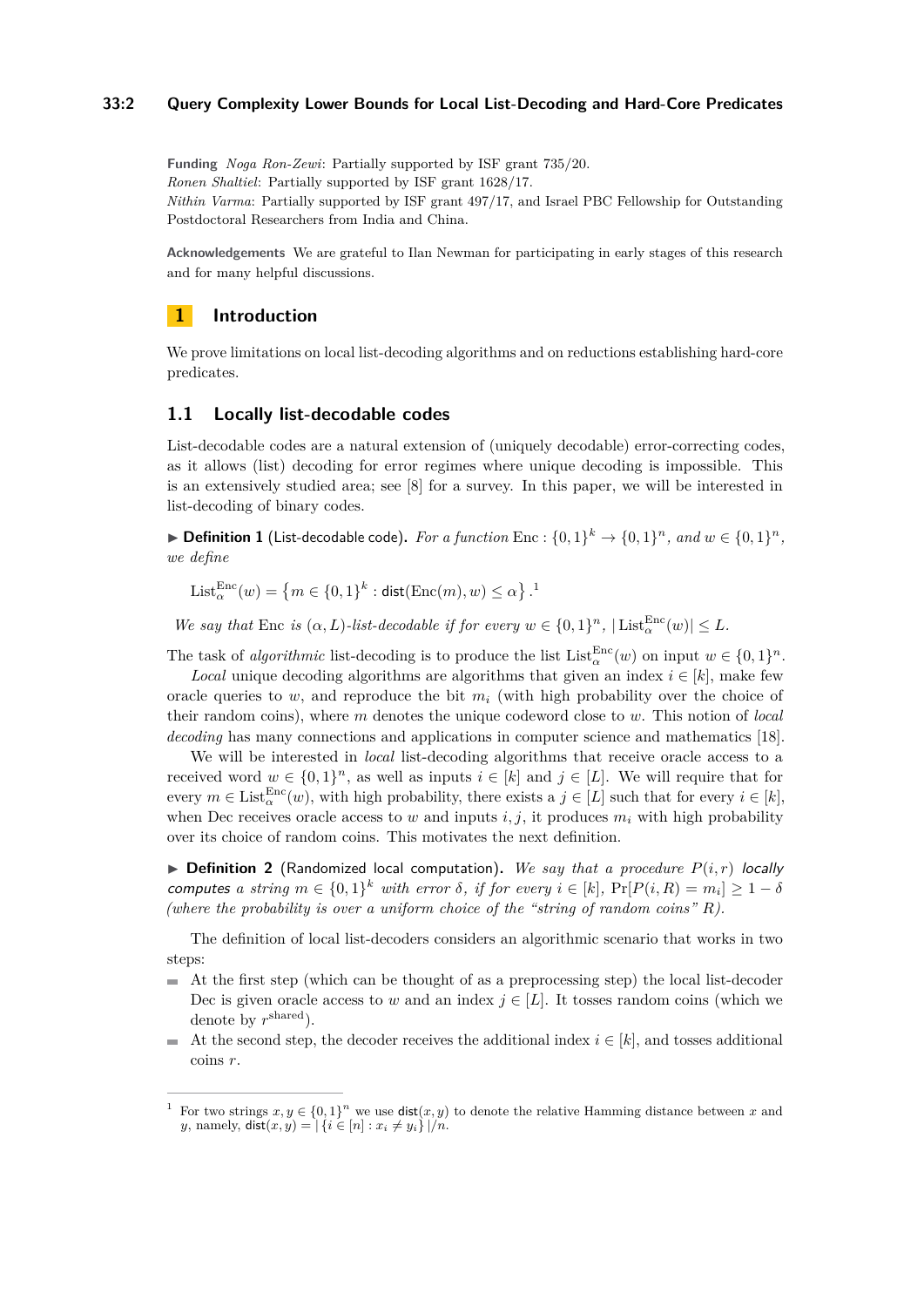It is required that for every  $w \in \{0,1\}^n$  and  $m \in \text{List}_{\alpha}^{\text{Enc}}(w)$ , with probability 2/3 over the choice of the shared coins  $r^{\text{shared}}$ , there exists  $j \in [L]$  such that when the local list-decoder receives  $j$ , it locally computes  $m$  (using its "non-shared" coins  $r$ ). The definition uses two types of random coins because the coins  $r^{\text{shared}}$  are "shared" between different choices of  $i \in [k]$  and allow different *i*'s to "coordinate". The coins *r*, are chosen independently for different choices of  $i \in [k]$ .

This is formally stated in the next definition.

<span id="page-2-0"></span>**Definition 3** (Local list-decoder). Let Enc :  $\{0,1\}^k \to \{0,1\}^n$  be a function. An  $(\alpha, L, q, \delta)$ local list-decoder (LLD) for Enc *is an oracle procedure* Dec<sup>(·)</sup> that receives oracle access to a *word*  $w \in \{0,1\}^n$ , and makes at most q calls to the oracle. The procedure Dec *also receives inputs:*

- $\blacksquare$  *i*  $\in$   $[k]$  *: The index of the symbol that it needs to decode.*
- $\blacksquare$  *j* ∈ [*L*] *:* An index to the list.

*Two strings r* shared*, r that are used as random coins.*

*It is required that for every*  $w \in \{0,1\}^n$ , and for every  $m \in \text{List}_{\alpha}^{\text{Enc}}(w)$ , with probability at *least*  $2/3$  *over choosing a uniform string*  $r^{\text{shared}}$ *, there exists*  $j \in [L]$  *such that the procedure* 

$$
P_{w,j,r^{\text{shared}}}(i,r) = \text{Dec}^w(i,j,r^{\text{shared}},r)
$$

*locally computes m with error*  $\delta$ *. If we omit*  $\delta$ *, then we mean*  $\delta = 1/3$ *.* 

 $\triangleright$  Remark 4 (On the generality of Definition [3\)](#page-2-0). The goal of this paper is to prove lower bounds on local list-decoders, and so, making local list-decoders as general as possible, makes our results stronger. We now comment on the generality of Definition [3.](#page-2-0)

- In Definition [3](#page-2-0) we do not require that  $L = |\text{List}_{\alpha}^{\text{Enc}}(w)|$ , and allow the local list-decoder to use a larger *L*. This means that on a given *w*, there may be many choices of  $j \in [L]$ such that the procedure  $P_{w,j,r^{\text{shared}}}(i,r) = \text{Dec}^w(i,j,r^{\text{shared}},r)$  locally computes messages  $m \notin \text{List}_{\alpha}^{\text{Enc}}(w).$
- In Definition [3](#page-2-0) we do not place any restriction on the number of random coins used by  $\sim$ the local list-decoder, making the task of local list-decoding easier.
- We allow Dec to make *adaptive* queries to its oracle.  $\sim$
- We are only interested in the total number of queries made by the combination of the  $\overline{\phantom{a}}$ two steps. It should be noted that w.l.o.g., a local list-decoder can defer all its queries to the second step (namely, after it receives the input *i*), and so, this definition captures local list-decoding algorithms which make queries to the oracle at both steps.
- To the best of our knowledge, all known local list-decoders in the literature are of the  $\mathcal{L}$ form presented in Definition [3.](#page-2-0)

### <span id="page-2-1"></span>**1.1.1 Lower bounds on the query complexity of local list-decoders**

In this paper we prove lower bounds on the number of queries *q* of  $(\frac{1}{2} - \epsilon, L, q, \delta)$ -local list-decoders. Our goal is to show that the number of queries  $q$  has to be large, when  $\epsilon$  is *small.* Our lower bounds apply even if the size of the list  $L$  is huge and approaches  $2^k$  (note that a local list-decoder can trivially achieve  $L = 2<sup>k</sup>$  with a list of all messages). Our lower bounds also apply even if the rate of the code is very small, and  $n \geq 2^k$ .

We remark that this parameter regime is very different than the one studied in lower bounds on the number of queries of local decoders for *uniquely* decodable codes (that is, for  $L = 1$ ). By the Plotkin bound, uniquely decodable codes cannot have  $\epsilon < \frac{1}{4}$ , and so, the main focus in uniquely decodable codes is to show that local decoders for codes with "good rate" and "large"  $\epsilon = \Omega(1)$ , must make many queries. In contrast, we are interested in the case where  $\epsilon$  is small, and want to prove lower bounds that apply to huge lists and small rate.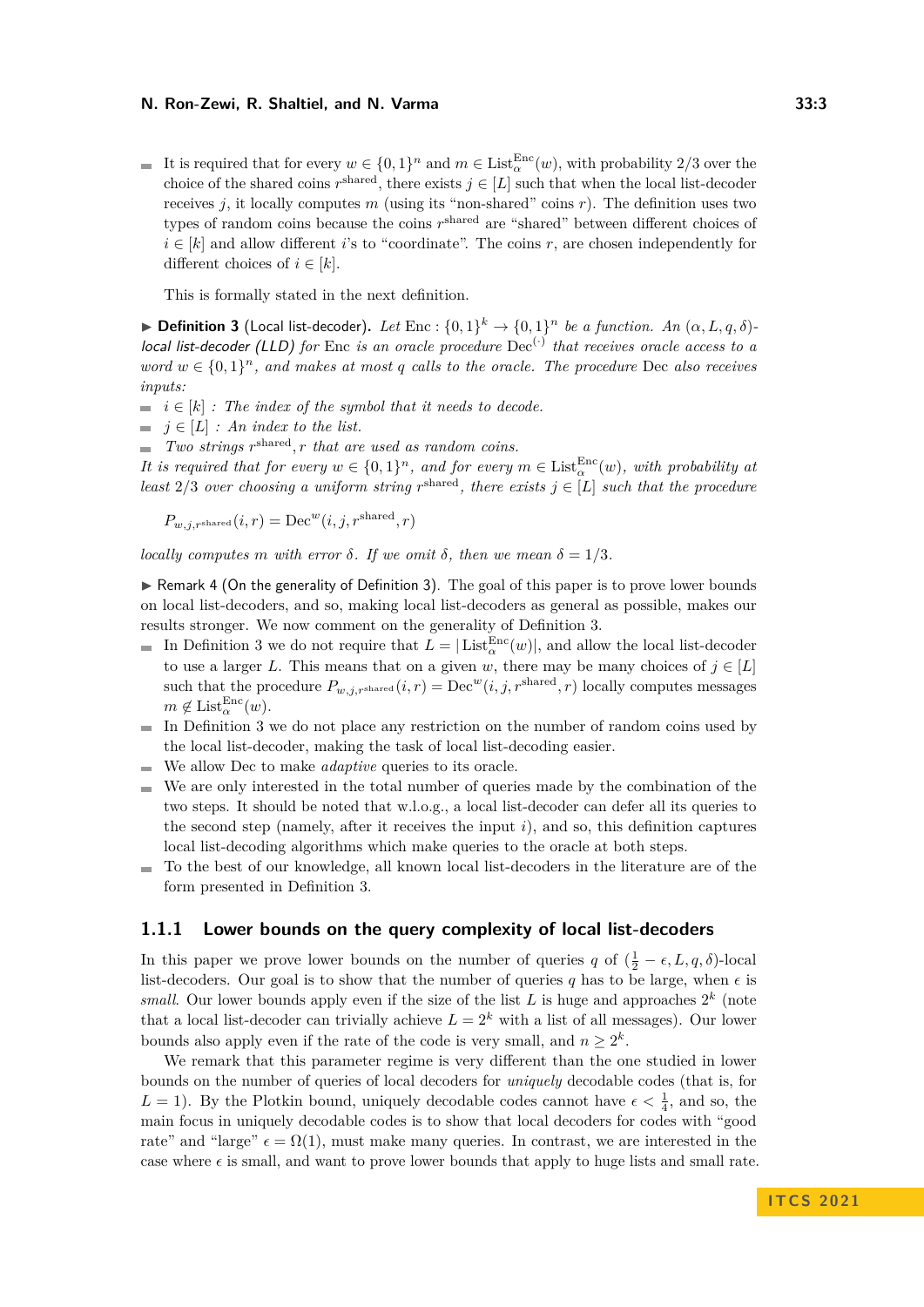### **33:4 Query Complexity Lower Bounds for Local List-Decoding and Hard-Core Predicates**

### **Lower bounds for large**

Our first result is a tight lower bound of  $q = \Omega(\frac{\log(1/\delta)}{\epsilon^2})$  on the number of queries, assuming  $\epsilon$  is sufficiently large, namely  $\epsilon \geq \frac{1}{k^{\nu}}$  for some constant  $0 < \nu \leq 1$ .

<span id="page-3-0"></span> $\triangleright$  **Theorem 5** (Tight lower bounds for large  $\epsilon$ ). *There exists a universal constant*  $\nu > 0$  *such that for any*  $L \leq 2^{k^{0.9}}$ ,  $\epsilon \in (k^{-\nu}, \frac{1}{4})$ , and  $\delta \in (k^{-\nu}, \frac{1}{3})$ , we have that every  $(\frac{1}{2} - \epsilon, L, q, \delta)$ -local *list-decoder for* Enc :  $\{0,1\}^k \to \{0,1\}^n$  *must have*  $q = \Omega(\frac{\log(1/\delta)}{\epsilon^2})$ *.* 

Theorem [5](#page-3-0) is tight in the sense that the Hadamard code (which has length  $n = 2<sup>k</sup>$ ) has  $\left(\frac{1}{2} - \epsilon, L = O(1/\epsilon^2), q = O(\frac{\log(1/\delta)}{\epsilon^2})\right)$  $\frac{(1/\delta)}{\epsilon^2}$ ,  $\delta$ ) local list-decoders [\[6\]](#page-16-1). In fact, the Hadamard code was the motivation for this research, and is a running example in this paper.

Our results show that even if we allow list sizes  $L$  which approach  $2^k$ , it is impossible to reduce the number of queries for the Hadamard code. Our results also show that even if we are willing to allow very small rate  $n \geq 2^k$ , and huge list sizes, it is impossible to have codes whose local list-decoders make fewer queries than the local list-decoders for the Hadamard code.

### **Comparison to previous work**

Theorem [5](#page-3-0) improves and extends an earlier work by Grinberg, Shaltiel and Viola [\[7\]](#page-16-2) that gave the same bound of  $q = \Omega(\frac{\log(1/\delta)}{\epsilon^2})$  for a more limited parameter regime: Specifically, in [\[7\]](#page-16-2), for the lower bound to hold, it is also required that  $n \leq 2^{k^{\nu}}$ , for some constant  $\nu > 0$ , and that the total number of coins tossed by the local list-decoder is less than  $k^{\nu} - \log L^2$  $k^{\nu} - \log L^2$ . We stress that because of these two limitations, the lower bounds of [\[7\]](#page-16-2) do not apply to the Hadamard code and other low rate codes.

### **Extensions to large alphabet and erasures**

The scenario that we consider in Theorem [5](#page-3-0) has *binary* alphabet, and decoding from *errors*. We remark that in the case of large alphabets, or decoding from erasures, there are local list-decoders which achieve  $q = O(\frac{\log(1/\delta)}{\epsilon})$  $\frac{1}{\epsilon}$ ) (which is smaller than what is possible for binary alphabet and decoding from errors), as was shown for the case of Hadamard codes in [\[11\]](#page-17-2). Our results extend to give a matching lower bound of  $q = \Omega(\frac{\log(1/\delta)}{\epsilon})$  for decoding from erasures (for any alphabet size), and also the same lower bound on decoding from errors for any alphabet size. The exact details are deferred to the final version.

### **Lower bounds for small**

The best bound on *q* that Theorem [5](#page-3-0) (as well as the aforementioned lower bounds of [\[7\]](#page-16-2)) can give is  $q \geq k^{\Omega(1)}$ . The next theorem shows that even for small  $\epsilon < 1/k$ , we can obtain a lower bound on *q* which is polynomial in  $1/\epsilon$ .

<span id="page-3-2"></span>**Theorem 6** (Lower bounds for small  $\epsilon$ ). *There exist universal constants*  $\beta$ ,  $c_1$ ,  $c_2 > 0$  *such that for every*  $L \leq \beta \cdot 2^k$ ,  $\delta < \frac{1}{3}$  and  $\epsilon \geq \frac{\beta}{\sqrt{2}}$  $\frac{\partial}{\partial \overline{n}}$  we have that every  $(\frac{1}{2} - \epsilon, L, q, \delta)$ *-local list-decoder for* Enc :  $\{0, 1\}^k \to \{0, 1\}^n$  *must have*  $q \ge \frac{1}{c_1 \log(k) \cdot \sqrt{\epsilon}} - c_2 \log L$ .

<span id="page-3-1"></span><sup>&</sup>lt;sup>2</sup> The work of [\[7\]](#page-16-2) is concerned with proving lower bounds on the number of queries of "nonuniform" reductions for hardness amplification" [\[17,](#page-17-3) [15,](#page-17-4) [3,](#page-16-3) [7\]](#page-16-2). As explained in [\[17,](#page-17-3) [15,](#page-17-4) [3,](#page-16-3) [7\]](#page-16-2) such lower bounds translate into lower bounds on local list-decoders, by "trading" the random coins of a local list-decoder for "nonuniform advice" for the reduction, and proving a lower bound on the number of queries made by the reduction.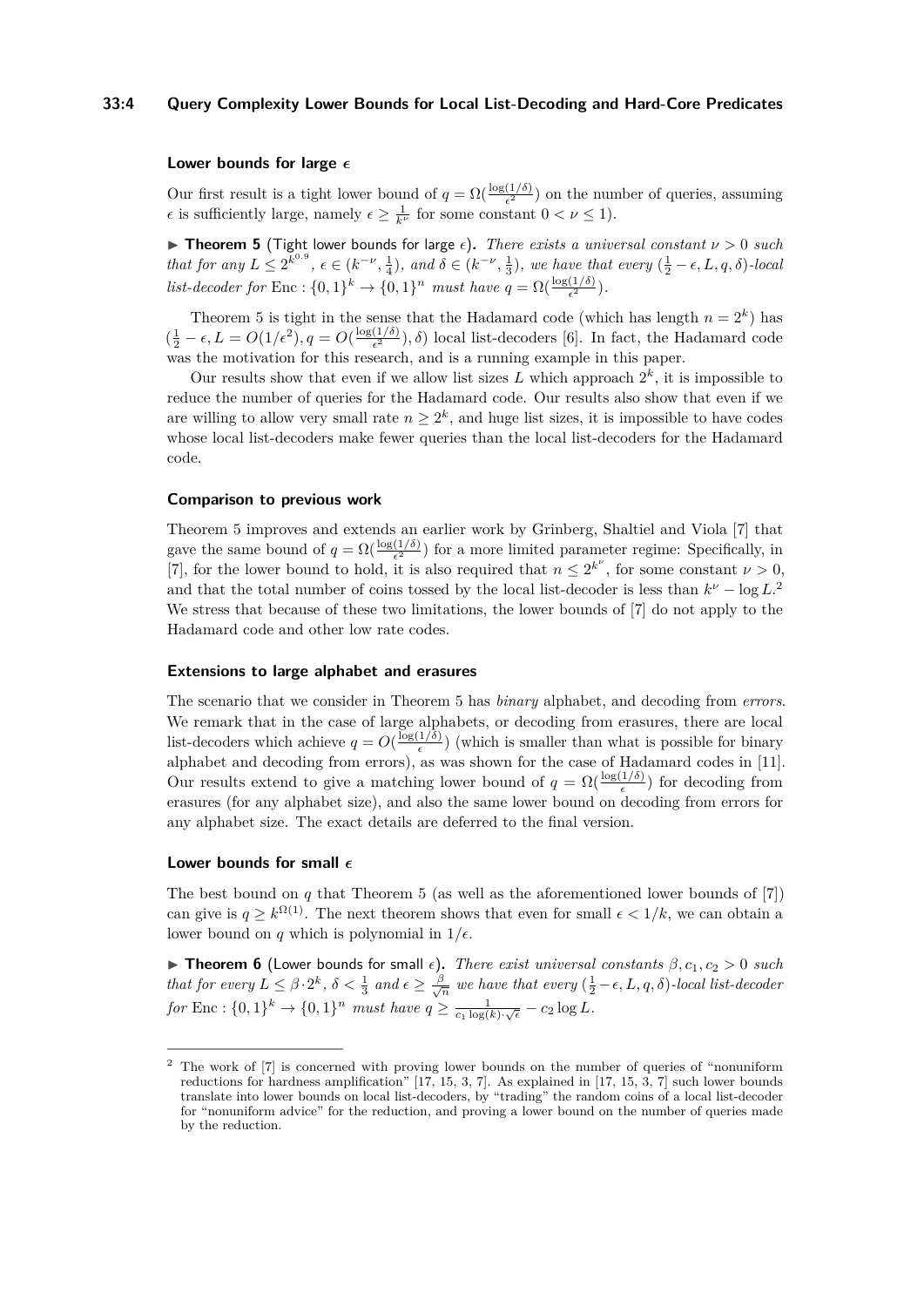Note that for sufficiently small  $\epsilon = 1/(\log k)^{\omega(1)}$ , we get  $q = \Omega(\frac{1}{\epsilon^{1/2-o(1)}})$ . It follows that together, Theorems [5](#page-3-0) and Theorem [6](#page-3-2) give a lower bound of  $q = \Omega(\frac{1}{\epsilon^{1/2-o(1)}})$  that applies to every choice of  $\epsilon \geq \Omega(\frac{1}{\sqrt{n}})$ . To the best of our knowledge, Theorem [6](#page-3-2) is the first lower bound on local list-decoders that is able to prove a lower bound of  $q \geq k$  (and note that this is what we should expect when  $\epsilon < \frac{1}{k}$ ). We also remark that the requirement that  $\epsilon$  is not too small compared to  $n$  (as is made in Theorem [6\)](#page-3-2) is required (as we cannot prove lower bounds on the number of queries in case  $\epsilon < \frac{1}{n}$ ).

Goldreich and Levin [\[6\]](#page-16-1) showed that locally list-decodable codes with small  $\epsilon < 1/k$  can be used to give constructions of hard-core predicates. We explain this connection in the next section.

### **1.2 Hard-core predicates**

The celebrated Goldreich-Levin theorem [\[6\]](#page-16-1) considers the following scenario: There is a computational task where the required output is *non-Boolean* and is hard to compute on average. We would like to obtain a *hard-core predicate*, which is a *Boolean* value that is hard to compute on average.

The Goldreich-Levin theorem gives a solution to this problem, and in retrospect, the theorem can also be viewed as a  $(\frac{1}{2} - \epsilon, L^{\text{Had}} = O(\frac{1}{\epsilon^2}), q^{\text{Had}} = O(\frac{k}{\epsilon^2}), \delta = \frac{1}{2k}$ -local listdecoder for the Hadamard code, defined by:  $Enc^{Had}: \{0,1\}^k \rightarrow \{0,1\}^{n=2^k}$ , where for every  $r \in \{0, 1\}^k$ ,

$$
\operatorname{Enc}^{\operatorname{Had}}(x)_r = \left(\sum_{i \in [k]} x_i \cdot r_i\right) \mod 2.
$$

In retrospect, the Goldreich-Levin theorem can also be seen as showing that *any* locally list-decodable code with suitable parameters can be used to produce hard-core predicates.

We consider two scenarios for the Goldreich-Levin theorem depending on whether we want to extract a hard-core bit from a function  $g: \{0,1\}^{\ell} \to \{0,1\}^{\ell}$  that is *hard to compute* on a random input, or to extract a hard-core bit from a one-way function  $f: \{0,1\}^{\ell} \to \{0,1\}^{\ell}$ that is *hard to invert* on a random output.

# <span id="page-4-1"></span>**1.2.1 Functions that are hard to compute**

Here the goal is to transform a *non-Boolean function g* that is hard to compute on a random input, into a *predicate*  $g^{\text{pred}}$  that is hard to compute on a random input. More precisely:

*Assumption:* There is a non-Boolean function that is hard to compute with probability  $\rho$ . Namely, a function  $g: \{0,1\}^{\ell} \to \{0,1\}^{\ell}$  such that for every circuit *C* of size *s*,

$$
\Pr_{x \leftarrow U_{\ell}}[C(x) = g(x)] \le \rho^{3}
$$

*Conclusion:* There is a predicate  $g^{\text{pred}}$  :  $\{0,1\}^{\ell'} \to \{0,1\}$  that is hard to compute with probability  $\frac{1}{2} + \epsilon$ .

Namely, for every circuit  $C'$  of size  $s'$ ,

$$
\Pr_{x \leftarrow U_{\ell'}}[C'(x) = g^{\text{pred}}(x)] \le \frac{1}{2} + \epsilon.
$$

**I T C S 2 0 2 1**

<span id="page-4-0"></span><sup>&</sup>lt;sup>3</sup> We use  $U_{\ell}$  to denote the uniform distribution on  $\ell$  bits.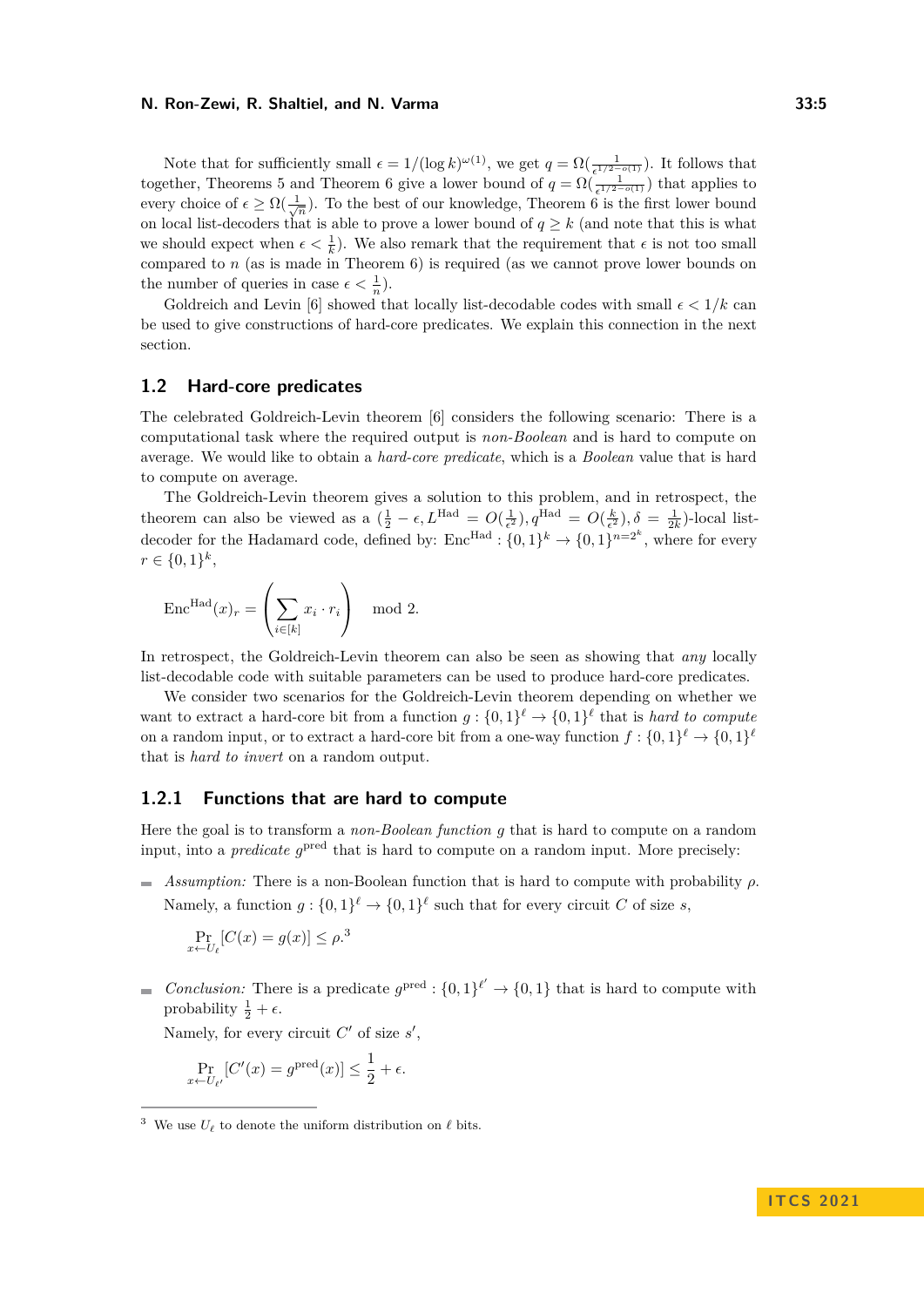### **33:6 Query Complexity Lower Bounds for Local List-Decoding and Hard-Core Predicates**

*Requirements:* The goal is to show that for every *g*, there exists a function  $g^{\text{pred}}$  with as small an  $\epsilon$  as possible, without significant losses in the other parameters (meaning that  $s'$ is not much smaller than  $s$ , and  $\ell'$  is not much larger than  $\ell$ ).

The Goldreich-Levin theorem for this setting can be expressed as follows.

<span id="page-5-0"></span>▶ Theorem 7 (Goldreich-Levin for functions that are hard to compute [\[6\]](#page-16-1)). For every function  $g: \{0,1\}^{\ell} \to \{0,1\}^{\ell}$ , define  $g^{\text{pred}}: \{0,1\}^{\ell'=2\ell} \to \{0,1\}$  by  $g^{\text{pred}}(x,r) = \text{Enc}^{\text{Had}}(g(x))_r$ , and  $\rho = \frac{\epsilon}{2 \cdot L^{\text{Had}}} = \text{poly}(\epsilon)$ *. If for every circuit C of size s,* 

$$
\Pr_{x \leftarrow U_{\ell}}[C(x) = g(x)] \le \rho,
$$

*then for every circuit*  $C'$  *of size*  $s' = \frac{s}{q^{\text{Had}} \cdot \text{poly}(\ell)} = s \cdot \text{poly}(\frac{\epsilon}{\ell}),$ 

$$
\Pr_{x \leftarrow U_{2\ell}}[C'(x) = g^{\text{pred}}(x)] \le \frac{1}{2} + \epsilon.
$$

The Hadamard code can be replaced by any locally list-decodable code with list size *L* for decoding from radius  $\frac{1}{2} - \epsilon$ , with *q* queries for  $\delta = 1/(2k)$ . For such a code (assuming also that the local list-decoder can be computed efficiently) one gets the same behavior. Specifically, if the initial function is sufficiently hard and  $\rho = \frac{\epsilon}{2L}$ , then the Boolean target function is hard to compute, up to  $\frac{1}{2} + \epsilon$  for circuits of size roughly  $s' = s/q$ .

# **Is it possible to improve the Goldreich-Levin theorem for**  $\rho \ll 1/s$ **?**

Suppose that we are given a function  $g: \{0,1\}^{\ell} \to \{0,1\}^{\ell}$  that is hard to compute for circuits suppose that we are given a function  $g : [0,1] \rightarrow [0,1]$  that is fiard to compute for circuits of size  $s = \text{poly}(\ell)$ , with success say  $\rho = 1/2^{\sqrt{\ell}}$ . When applying Theorem [7,](#page-5-0) we gain nothing compared to the case that  $\rho = 1/\text{poly}(\ell)$ . In both cases, we can obtain  $\epsilon = 1/\text{poly}(\ell)$ , but not smaller! (Since otherwise  $s' = s \cdot \text{poly}(\epsilon/\ell)$  is smaller than 1 and the result is meaningless).

This is disappointing, as we may have expected to obtain  $\epsilon \approx \rho = 1/2^{\sqrt{\ell}}$ , or at least, to gain over the much weaker assumption that  $\rho = 1/\text{poly}(\ell)$ . This leads to the following open problem:

<span id="page-5-2"></span>▶ **Open problem 8** (Improve Goldreich-Levin for functions that are hard to compute). *Suppose we are given a function*  $g: \{0,1\}^{\ell} \to \{0,1\}^{\ell}$  such that circuits C of size  $s = \text{poly}(\ell)$  cannot *compute g* with success  $\rho = 1/2^{\sqrt{\ell}}$ . Is it possible to convert *g* into a predicate with hardness  $\frac{1}{2} + \epsilon$  for  $\epsilon = 1/\ell^{\omega(1)}$ ?

This is not possible to achieve using the Hadamard code, because the number of queries is  $q \geq 1/\epsilon$ , and Theorem [7](#page-5-0) requires  $s \geq s' \cdot q \geq q \geq 1/\epsilon$ , which dictates that  $\epsilon \geq 1/s$ .

Note that when  $\rho$  is small, we can afford list-decodable codes with huge list sizes of  $L \approx 1/\rho$ . Motivated by this observation, we can ask the following question:

Is it possible to solve this open problem by substituting the Hadamard code with a better code? Specifically, is it possible for local list-decoders to have  $q = \frac{1}{\epsilon^{o(1)}}$  if a second state of position,  $\int_{0}^{\infty}$  is  $\int_{0}^{\infty}$  reserved to use *huge* lists of size say  $2^{\sqrt{k}}$ , approaching the trivial bound  $2^{k}$ ? (Note that in the Hadamard code, the list size used is  $poly(1/\epsilon) = poly(k)$  which is exponentially smaller).

We show, in Theorem [6,](#page-3-2) that it is impossible to solve the open problem by replacing the Hadamard code with a different locally list-decodable code.

<span id="page-5-1"></span>The natural next question is whether we can use other techniques (not necessarily local list-decoding) to achieve the goal stated above. In this paper, we show that this cannot be done by *black-box techniques*: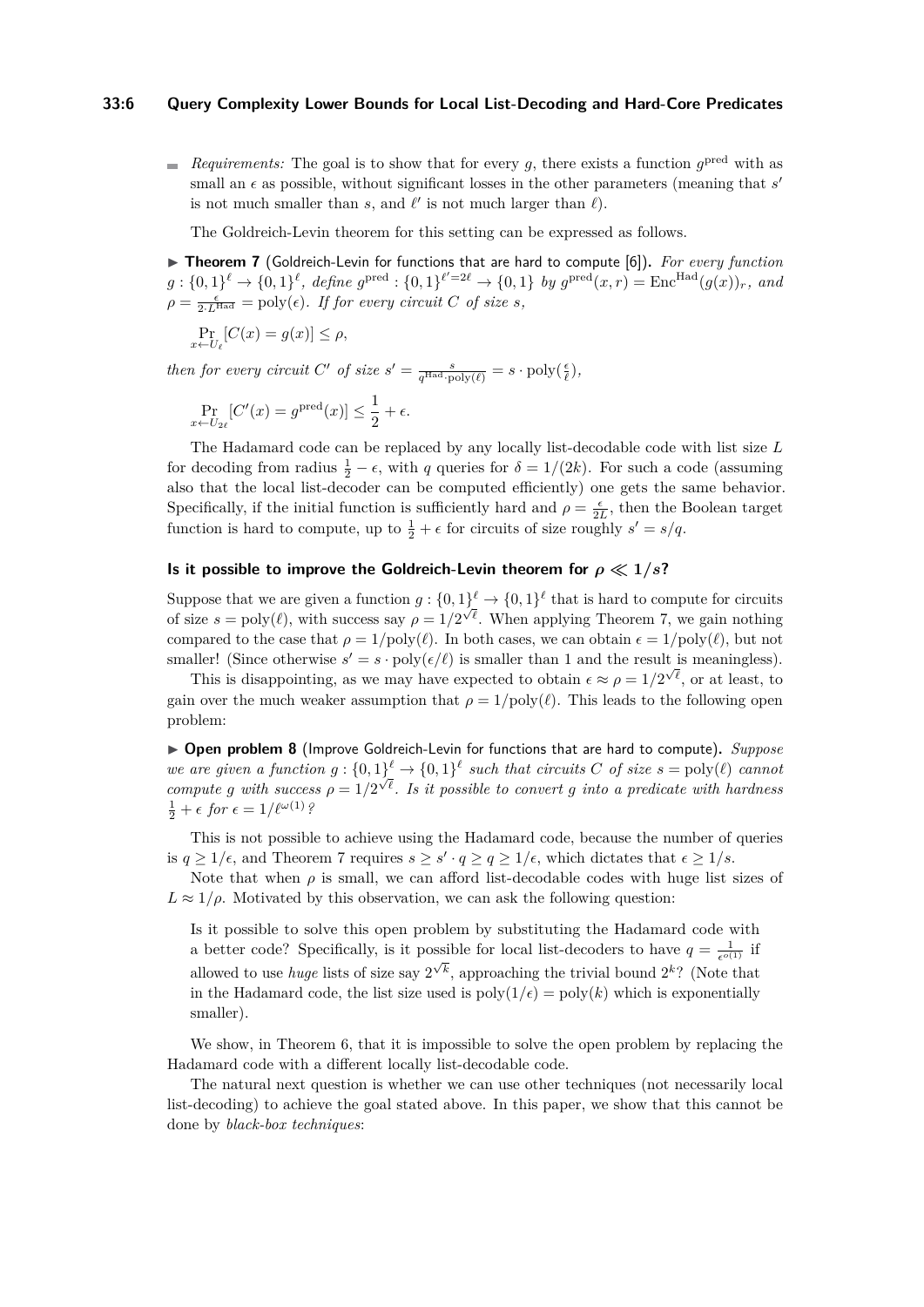▶ Informal Theorem 9 (Black-box impossibility result for functions that are hard to compute). *If*  $\rho \ge \frac{1}{2^{\ell/3}}$ ,  $s = 2^{o(\ell)}$  *is larger than some fixed polynomial in*  $\ell$ , and  $\epsilon = \frac{1}{s^{\omega(1)}}$ , then there does *not exist a map that converts a function g into a function g* pred *together with a black-box reduction showing that*  $g^{\text{pred}}$  *is a hard-core predicate for g.* 

The parameters achieved in Theorem [9](#page-5-1) rule out black-box proofs in which  $\epsilon = \frac{1}{s^{\omega(1)}}$ , not only for  $s = \text{poly}(\ell)$  and  $\rho = 2^{-\sqrt{\ell}}$  (as in Open problem [8\)](#page-5-2) but also for  $\rho = 2^{-\Omega(\ell)}$ , and allowing much larger *s* as long as  $s = 2^{o(\ell)}$ .

The precise statement of Theorem [9](#page-5-1) is stated in Theorem [19,](#page-15-0) and the precise model is explained in Section [3.1.](#page-13-0)

To the best of our knowledge, this is the first result of this kind, that shows black-box impossibility results for Open problem [8.](#page-5-2) Moreover, we believe that the model that we introduce in Section [3.1](#page-13-0) is very general and captures all known black-box techniques. In particular, our model (which we view as a conceptual contribution) allows the reduction to introduce nonuniformity when converting an adversary  $C'$  that breaks  $g^{\text{pred}}$  into an adversary *C* that breaks *g*. See discussion in Remark [14.](#page-7-0)

# **1.2.2 Functions that are hard to invert**

Here the goal is to transform a one-way function  $f$  into a new one-way function  $f^{\text{newOWF}}$  and a *predicate*  $f^{\text{pred}}$  such that it is hard to compute  $f^{\text{pred}}(x)$  given  $f^{\text{newOWF}}(x)$ . More precisely: *Assumption:* There is a one-way function that is hard to invert with probability  $\rho$ .

Namely, a function  $f: \{0,1\}^{\ell} \to \{0,1\}^{\ell}$  such that for every circuit *C* of size *s*,

$$
\Pr_{x \leftarrow U_{\ell}}[C(f(x)) \in f^{-1}(f(x))] \le \rho.
$$

*Conclusion:* There is a one-way function  $f^{\text{newOWF}}: \{0,1\}^{\ell'} \to \{0,1\}^{\ell'}$ , and a predicate  $f^{\text{pred}} : \{0,1\}^{\ell'} \to \{0,1\}$ , such that it is hard to predict  $f^{\text{pred}}(x)$  with advantage  $\frac{1}{2} + \epsilon$ , when given access to  $f^{\text{newOWF}}(x)$ .

Namely, for every circuit  $C'$  of size  $s'$ ,

$$
\Pr_{x \leftarrow U_{\ell'}}[C'(f^{\text{newOWF}}(x)) = f^{\text{pred}}(x)] \le \frac{1}{2} + \epsilon.
$$

The goal is to show that for every f, there exist functions  $f^{\text{newOWF}}, f^{\text{pred}}$  with as small  $\epsilon$ as possible, without significant losses in the other parameters (meaning that:  $s'$  is not much smaller than *s*, and  $\ell'$  is not much larger than  $\ell$ ).

The Goldreich-Levin theorem for this setting can be expressed as follows.

<span id="page-6-0"></span>▶ Theorem 10 (Goldreich-Levin for functions that are hard to invert). For a function f :  $\{0,1\}^{\ell} \to \{0,1\}^{\ell}$ , define  $f^{\text{newOWF}}: \{0,1\}^{2\ell} \to \{0,1\}^{2\ell}$  by  $f^{\text{newOWF}}(x,r) = (f(x),r)$ ,  $f^{\text{pred}}$ :  $\{0,1\}^{\mathcal{2\ell}} \to \{0,1\}$  *by*  $f^{\text{pred}}(x,r) = \text{Enc}^{\text{Had}}(x)_r$ *, and*  $\rho = \frac{\epsilon}{2 \cdot L^{\text{Had}}} = \text{poly}(\epsilon)$ *. If for every circuit C of size s,*

$$
\Pr_{x \leftarrow U_{\ell}}[C(f(x)) \in f^{-1}(f(x))] \le \rho,
$$

*then for every circuit*  $C'$  *of size*  $s' = \frac{s}{q^{\text{Had}} \cdot \text{poly}(\ell)} = s \cdot \text{poly}(\frac{\epsilon}{\ell}),$ 

$$
\Pr_{x \leftarrow U_{2\ell}}[C'((f^{\text{newOWF}}(x))) = f^{\text{pred}}(x)] \le \frac{1}{2} + \epsilon.
$$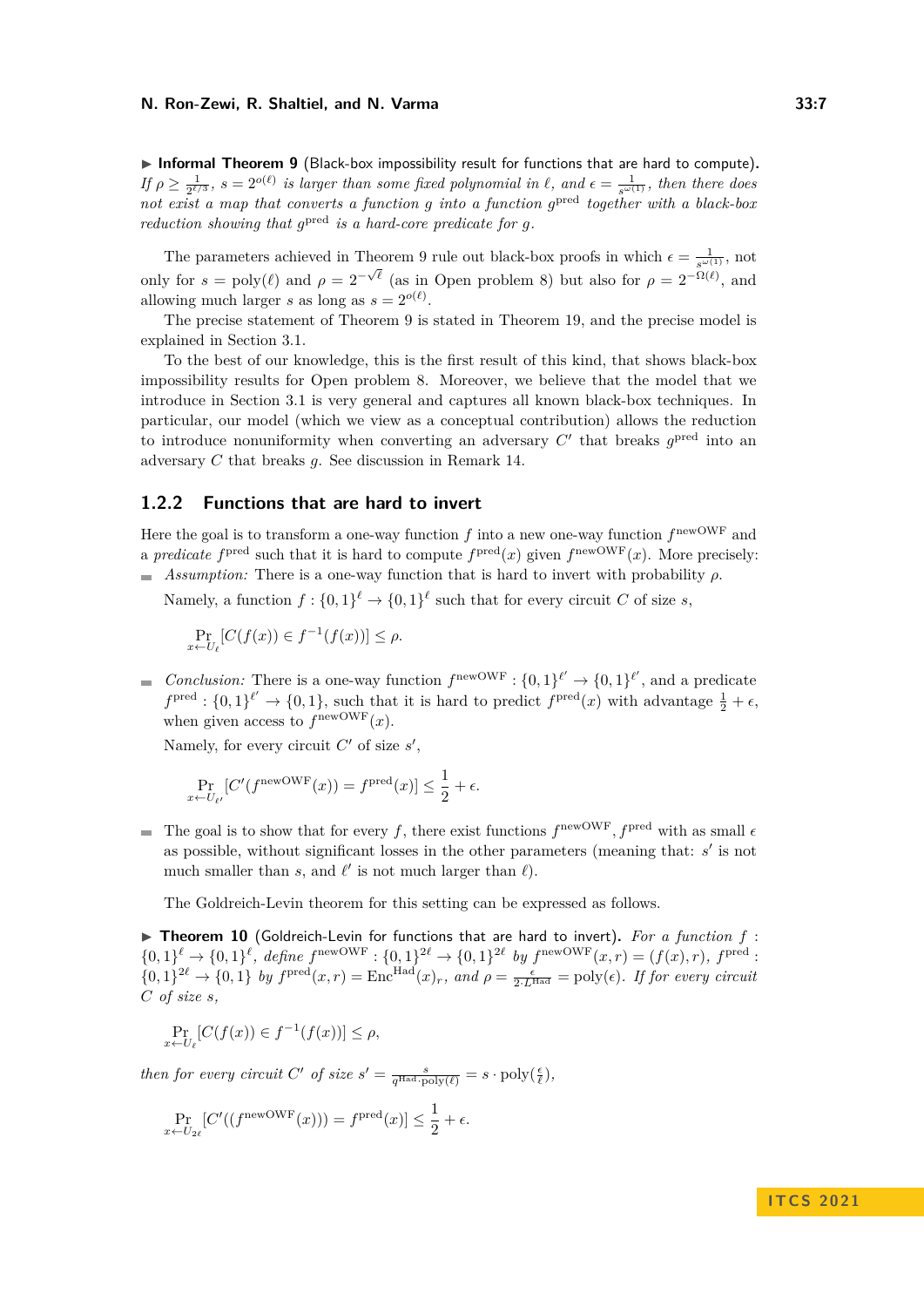I Remark 11. The problem of obtaining a hard-core predicate for one-way functions, is interesting only if an unbounded adversary  $\phi: \{0,1\}^{\ell'} \to \{0,1\}$  can predict  $f^{\text{pred}}(x)$  when given  $f^{\text{newOWF}}(x)$  as input. If this is not required, then one can take  $\ell' = \ell + 1$ ,  $f^{\text{pred}}(x) = x_1$ , and  $f^{\text{newOWF}}(x_1, \ldots, x_{n+1}) = f(x_2, \ldots, x_{n+1})$ . However, this is trivial, and is not useful in applications. Therefore, when considering this problem, we will assume that there exists such a  $\phi: \{0,1\}^{\ell'} \to \{0,1\}.$ 

A natural example is the case where the original one-way function *f* and the constructed function  $f^{\text{newOWF}}$  are one-way permutations. In fact, in the case that  $f, f^{\text{newOWF}}(x)$  are permutations, the setup of "functions that are hard to invert" can be seen as a special case of the setup of functions that are "hard to compute" by taking  $g = f^{-1}$ , and  $g^{\text{pred}}(y) =$  $f^{\text{pred}}((f^{\text{newOWF}})^{-1}(y)).$ 

We point out that, in this setting, the circuit  $C'$  that is trying to invert  $f$  (that is, to compute *g*) has an advantage over its counterpart in the setup of "functions that are hard to compute": It can use the efficient algorithm that computes the "forward direction" of *f*, when trying to invert *f*. In terms of *g*, this means that the circuit  $C'$  can compute  $g^{-1}$  for free.

### **Is it possible to improve the Goldreich-Levin theorem for**  $\rho \ll 1/s$ **?**

The same problem that we saw with functions that are hard to compute, also shows up in the setup of functions that are hard to invert. Suppose that we are given a function  $f: \{0,1\}^{\ell} \to \{0,1\}^{\ell}$  that is hard to invert for circuits of size  $s = \text{poly}(\ell)$  with success, say,  $\rho = 1/2^{\sqrt{\ell}}$ . When applying Theorem [10,](#page-6-0) we gain nothing compared to the case that  $\rho = 1/\text{poly}(\ell)$ . In both cases, we can obtain  $\epsilon = 1/\text{poly}(\ell)$ , but not smaller! This is expressed in the next open problem:

<span id="page-7-2"></span>▶ **Open problem 12** (Improve Goldreich-Levin for functions that are hard to invert). If we are given a one-way function  $f: \{0,1\}^{\ell} \to \{0,1\}^{\ell}$  such that circuits C of size  $s = \text{poly}(\ell)$ *cannot invert f* with success  $\rho = 1/2^{\sqrt{\ell}}$ . Is it possible to obtain a hard-core predicate fixed with hardness  $\frac{1}{2} + \epsilon$  for  $\epsilon = 1/\ell^{\omega(1)}$  for some choice of one-way function  $f^{\text{newOWF}}$ ?

In this paper, we show that this cannot be done by *black-box techniques*. The formulation of Theorem [13](#page-7-1) below, is very similar to that of Theorem [9](#page-5-1) with some small modification in the parameters.

<span id="page-7-1"></span>▶ Informal Theorem 13 (Black-box impossibility result for functions that are hard to invert).  $I$ *f*  $\rho \geq 2^{-\ell/5}$ ,  $s = 2^{o(\ell)}$  *is larger than some fixed polynomial in*  $\ell$ , and  $\epsilon = \frac{1}{s^{\omega(1)}}$  *then there does not exist a map that converts a function f into functions f* newOWF*, f*pred *together with a black-box reduction showing that*  $f^{\text{pred}}$  *is a hard-core predicate for*  $f^{\text{newOWF}}$ .

To the best of our knowledge, this is the first result of this kind, that shows black-box impossibility results for open problem [12.](#page-7-2) Moreover, we believe that the model that we introduce is very general, and captures all known black-box techniques. In particular, our model (which we view as a conceptual contribution) allows the reduction to compute the easy direction of the function f, and to introduce nonuniformity when converting an adversary  $C'$ that breaks  $f^{\text{pred}}$  into an adversary  $C$  that breaks  $f$ .

<span id="page-7-0"></span>▶ Remark 14 (The model we use for black-box proofs). Many different models of "black-box techniques" for cryptographic primitives were studied in the literature and the reader is referred to [\[12\]](#page-17-5) for a discussion and a taxonomy. The model for "black-box technique" that we use is described in detail in Section [3.](#page-13-1) The notion that we use is incomparable to the ones discussed in [\[12\]](#page-17-5), specifically: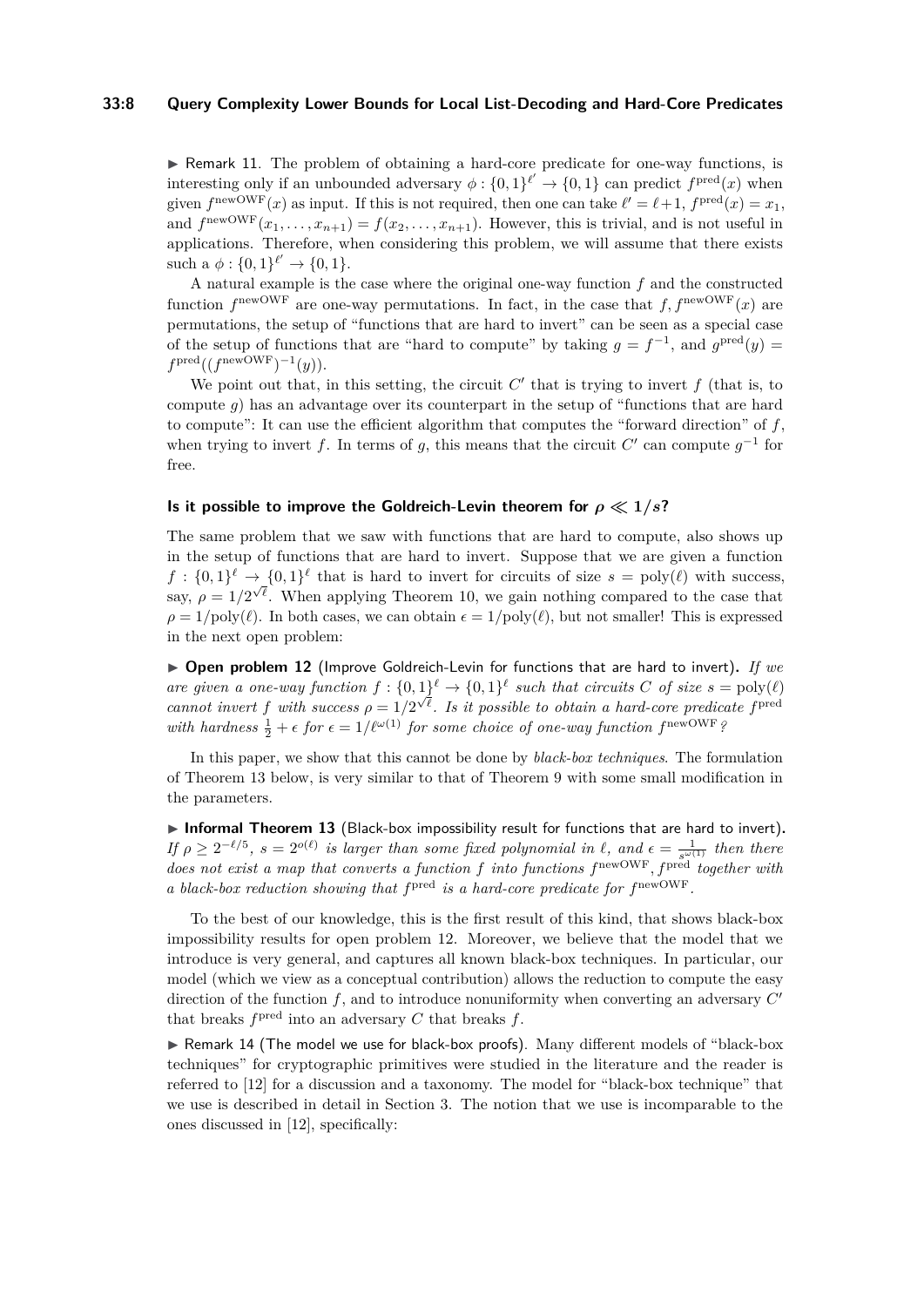- We require that there is a "transformation map" which given any function  $f$  produces functions  $f^{\text{newOWF}}$  and  $f^{\text{pred}}$ , however, unlike [\[12\]](#page-17-5), we do not make the rquirement that this transformation map can be efficiently computed.
- We require that there is a reduction Red such that for any  $f$ , and for every adversary  $C'$  $\overline{a}$ (not necessarily efficient) breaking the security of  $f^{\text{pred}}$ ,  $\text{Red}^{f,C'}$  can be used to invert *f*.
- $\blacksquare$  However, we give reductions more power: We also allow Red to introduce nonuniformity (that could depend on  $C'$  and  $f$ ). Formally, for every adversaty  $C'$  that breaks the security of  $f<sup>pred</sup>$ , we require that there exists a short nonuniform advice string  $\alpha$  such that  $\text{Red}^{C',f}(\cdot,\alpha)$  inverts *f*.

# **1.3 More related work**

# **Lower bounds on the number of queries of local decoders for uniquely decodable codes**

In this paper, we prove lower bounds on the number of queries of local list-decoders. There is a long line of work that is concerned with proving lower bounds on the number of queries of uniquely decodable codes. As we have explained in Section [1.1.1,](#page-2-1) the parameter regime considered in the setting of uniquely decodable codes is very different than the parameter regime we consider here [\[18\]](#page-17-1).

#### **Lower bounds on nonuniform black-box reductions for hardness amplification**

A problem that is closely related to proving lower bounds on the number of queries of local list-decoders is the problem of proving lower bounds on the number of queries of nonuniform black-box reductions for hardness amplification. We have already discussed this line of work [\[17,](#page-17-3) [15,](#page-17-4) [3,](#page-16-3) [7,](#page-16-2) [14\]](#page-17-6) in Section [1.1.1.](#page-2-1)

Lower bounds on such reductions can be translated to lower bounds on local list-decoders (as long as the number of coins tossed by the local list-decoders is small). We remark that for the purpose of hardness amplification, it does not make sense to take codes with small rate (namely, codes with  $n = 2^{k^{\Omega(1)}}$ ). The focus of Theorem [5](#page-3-0) is to handle such codes.

Additionally, when using codes for hardness amplification, it does not make sense to take √  $\epsilon$  < 1/k (or even  $\epsilon$  < 1/ $\sqrt{k}$ ). In contrast, the parameter regime considered in Theorem [6](#page-3-2) focuses on small  $\epsilon$ .

Motivated by hardness amplification, there is also a related line of work studying limitations on the complexity of local list decoders (and specifically, whether these decoders need to compute the majority function) [\[17,](#page-17-3) [15,](#page-17-4) [9,](#page-16-4) [3,](#page-16-3) [7,](#page-16-2) [14\]](#page-17-6).

Another approach to prove limitations on hardness amplification is to show that assuming certain cryptographic assumptions, hardness amplification that is significantly better that what is currently known is impossible, see e.g., [\[5\]](#page-16-5) for a discussion.

### **Other improvements of the Goldreich-Levin theorem**

In this paper, we are interested in whether the Goldreich-Levin theorem can be improved. Specifically, we are interested in improvements where, when the original function has hardness  $\rho = 2^{-\Omega(\ell)}$  for polynomial size circuits, then the hard-core predicate has hardness  $\frac{1}{2} + \epsilon$  for  $\epsilon = \ell^{-\omega(1)}$ . We remark that there are other aspects of the Goldreich-Levin theorem that one may want to improve.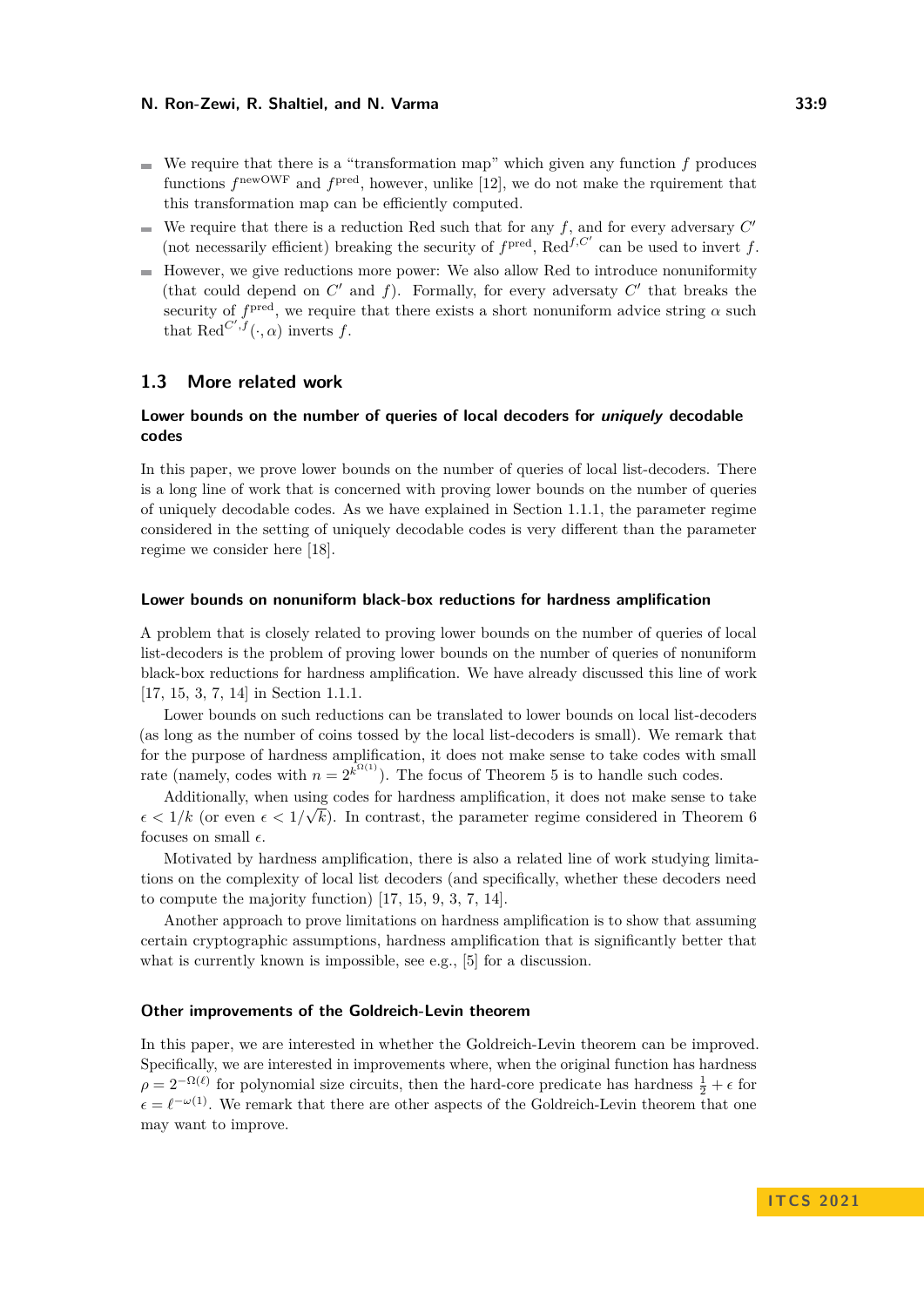### **33:10 Query Complexity Lower Bounds for Local List-Decoding and Hard-Core Predicates**

- When given an initial non-Boolean function on  $\ell$  bits, the Goldreich-Levin theorem produces a hard-core predicate on  $\ell' = 2\ell$  bits. It is possible to make  $\ell'$  smaller (specifically,  $\ell' = \ell + O(\log(1/\epsilon))$  by using other locally list-decodable codes instead of Hadamard. Our limitations apply to *any* construction (even one that is not based on codes) and in particular also for such improvements.
- It is sometimes desirable to produce many hard-core bits (instead of the single hard-core bit) that is obtained by a hard-core predicate. This can be achieved by using "extractor codes" with a suitable local list-decoding algorithm. The reader is referred to [\[16\]](#page-17-7) for more details. Once again, our limitations obviously apply also for the case of producing many hard-core bits.

# **Organization of the paper**

We give a high level overview of our technique in Section [2.](#page-9-0) Some of our results on hard-core predicates appear in Section [3](#page-13-1) (which includes a precise description of the model and formal restatements of Theorem [9\)](#page-5-1) We refer the interested reader to the full version [\[13\]](#page-17-8) for a precise description of the model and formal restatement of Theorem [13.](#page-7-1) Section [4](#page-15-1) contains some concluding remarks and open problems. All proofs can be found in the full version.

# <span id="page-9-0"></span>**2 Technique**

In this section we give a high level overview of our technique. Our approach builds on earlier work for proving lower bounds on the number of queries of reductions for hardness amplification [\[17,](#page-17-3) [15,](#page-17-4) [7\]](#page-16-2). In this section, we give a high level overview of the arguments used to prove our main theorems.

# **2.1 Local list-decoders on random noisy codewords**

Following [\[17,](#page-17-3) [15,](#page-17-4) [7\]](#page-16-2), we will consider a scenario which we refer to as "random noisy codewords" in which a uniformly chosen message *m* is encoded, and the encoding is corrupted by a binary symmetric channel.

 $\blacktriangleright$  **Definition 15** (Binary symmetric channels). Let  $\text{BSC}_p^n$  be the experiment in which a string  $Z \in \{0,1\}^n$  *is sampled, where*  $Z = Z_1, \ldots, Z_n$  *is composed of i.i.d. bits, such that for every*  $i \in [n], \Pr[Z_i = 1] = p.$ 

**Definition 16** (Random noisy codewords). *Given a function* Enc :  $\{0,1\}^k \rightarrow \{0,1\}^n$  *and*  $p > 0$  we consider the following experiment (which we denote by  $\text{RNSY}_p^{\text{Enc}}$ ):

*A* message  $m \leftarrow \{0,1\}^k$  is chosen uniformly.

*A* noise string  $z \leftarrow \text{BSC}_p^n$  is chosen from a binary symmetric channel.

 $\blacksquare$  *We define*  $w = \text{Enc}(m) \oplus z$ *.* 

*We use*  $(m, z, w) \leftarrow \text{RNSY}_{p}^{\text{Enc}}$  *to denote*  $m, z, w$  *which are sampled by this experiment. We omit* Enc *if it is clear from the context.*

Our goal is to prove lower bounds on the number of queries *q* of a  $(\frac{1}{2} - \epsilon, L, q, \delta)$ -local list-decoder Dec for a code  $Enc: \{0,1\}^k \to \{0,1\}^n$ . For this purpose, we will consider the experiment RNSY<sub>p</sub> for the values  $p = \frac{1}{2} - 2\epsilon$  and  $p = \frac{1}{2}$ .

For  $p = \frac{1}{2} - 2\epsilon$ , and  $(m, z, w) \leftarrow \text{RNSY}_{\frac{1}{2} - \epsilon}$ , by a Chernoff bound, the Hamming weight of *z* is, with very high probability, less than  $\frac{1}{2} - \epsilon$ . This implies that  $\text{dist}(w, \text{Enc}(m)) \leq \frac{1}{2} - \epsilon$ , meaning that  $m \in \text{List}_{\frac{1}{2}-\epsilon}^{\text{Enc}}(w)$ . It follows that there must exist  $j \in [L]$  such that when given input *j*, and oracle access to *w*, the decoder Dec recovers the message *m*.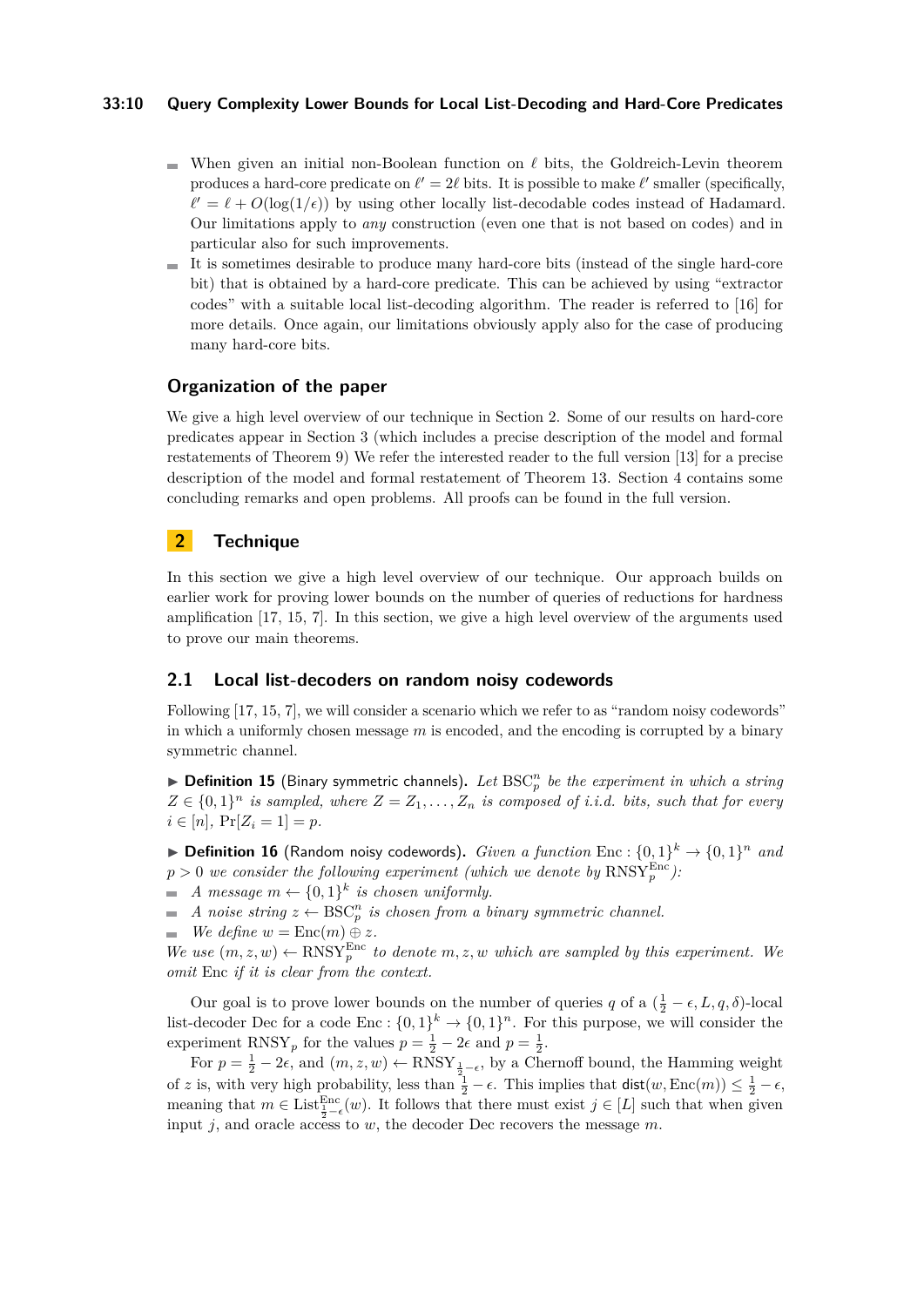For  $p = \frac{1}{2}$ , and  $(m, z, w) \leftarrow RNSY_{\frac{1}{2}}$ , the string *z* is uniformly distributed and independent of *m*. This means that  $w = \text{Enc}(m)^2 \oplus z$  is uniformly distributed and independent of *m*. Consequently, when Dec is given oracle access to *w*, there is no information in *w* about the message *m*, and so, for every  $j \in [L]$ , the probability that Dec recovers *m* when given input *j* and oracle access to *w* is exponentially small.

Loosely speaking, this means that Dec can be used to distinguish  $BSC^{n}_{\frac{1}{2}-2\epsilon}$  from  $BSC^{n}_{\frac{1}{2}}$ . It is known that distinguishing these two distributions requires many queries. We state this informally below.

<span id="page-10-1"></span>▶ Informal Theorem 17. *Any function*  $T: \{0,1\}^q \to \{0,1\}$  *that distinguishes*  $BSC^q_{\frac{1}{2}-2\epsilon}$  *from*  $BSC^q_{\frac{1}{2}}$  with advantage  $\delta$ , must have  $q = \Omega(\frac{\log(1/\delta)}{\epsilon^2})$ .

Thus, in order to prove a tight lower bound of  $q = \Omega(\frac{\log(1/\delta)}{\epsilon^2})$ , it is sufficient to show how to convert a  $(\frac{1}{2} - \epsilon, L, q, \delta)$ -local list-decoder Dec, into a function *T* that distinguishes BSC<sup>q</sup><sub> $\frac{1}{2}$ -2ε from BSC<sup>q</sup><sub>2</sub> with advantage  $\delta$ . Note that we can allow *T* to be a "randomized"</sub> procedure" that tosses coins, as by an averaging argument, such a randomized procedure can be turned into a deterministic procedure.

### <span id="page-10-0"></span>**2.2 Warmup: the case of unique decoding**

Let us consider the case that  $L = 1$  (that is unique decoding). We stress that this case is uninteresting, as by the Plotkin bound, it is impossible for nontrivial codes to be uniquely decodable for  $\epsilon < \frac{1}{4}$ , and so, there are no local decoders for  $L = 1$  and  $\epsilon < \frac{1}{4}$ , regardless of the number of queries. Nevertheless, this case will serve as a warmup for the approach we use later.

Our goal is to convert Dec into a randomized procedure  $T : \{0,1\}^q \to \{0,1\}$  that distinguishes  $BSC^q_{\frac{1}{2}-2\epsilon}$  from  $BSC^q_{\frac{1}{2}}$ . The procedure *T* will work as follows: On input  $x \leftarrow \{0,1\}^q$ , we choose  $m \leftarrow \{0,1\}^k$ , and  $i \leftarrow [k]$ . We then run Dec on input *i*, and when Dec makes its *t*'th query  $\ell_t \in [n]$  to the oracle, we answer it by  $\text{Enc}(m)_{\ell_t} \oplus x_t$ . That is, we answer as if Dec is run with input *i* and oracle access to  $w = \text{Enc}(m) \oplus z$ , for *z* chosen from a binary symmetric channel. The final output of *T* is whether Dec reproduced *m<sup>i</sup>* . This procedure *T* simulates Dec<sup>*w*</sup>(*i*), and therefore distinguishes BSC<sup>*q*</sup><sub>1</sub>-<sub>2</sub><sup>c</sup> from BSC<sup>*q*</sup><sub>1</sub></sub>, implying the desired lower bound.

Both Theorem [5](#page-3-0) and Theorem [6](#page-3-2) will follow by modifying the basic approach to handle  $L > 1$ . In the remainder of this section, we give a high level overview of the methods that we use. The formal section of this paper does not build on this high level overview, and readers can skip this high level overview and go directly to the formal section if they wish.

# **2.3 Reducing to the coin problem for AC<sup>0</sup>**

We start with explaining the approach of proving Theorem [6.](#page-3-2) Consider a randomized procedure *C* that on input  $z \in \{0,1\}^n$ , chooses  $m \leftarrow \{0,1\}^k$  and prepares  $w = \text{Enc}(m) \oplus z$ . The procedure then computes  $\text{Dec}^w(i, j)$  for all choices of  $i \in [k]$  and  $j \in [L]$  and accepts if there exists a  $j \in [L]$  such that  $\text{Dec}^w(\cdot, j)$  recovers *m*. By the same rationale as in Section [2.2,](#page-10-0) *C* distinguishes  $BSC_{\frac{1}{2}-2\epsilon}^n$  from  $BSC_{\frac{1}{2}}^n$ . This does not seem helpful, because *C* receives *n* input bits, and we cannot use Theorem [17](#page-10-1) to get a lower bound on *q*.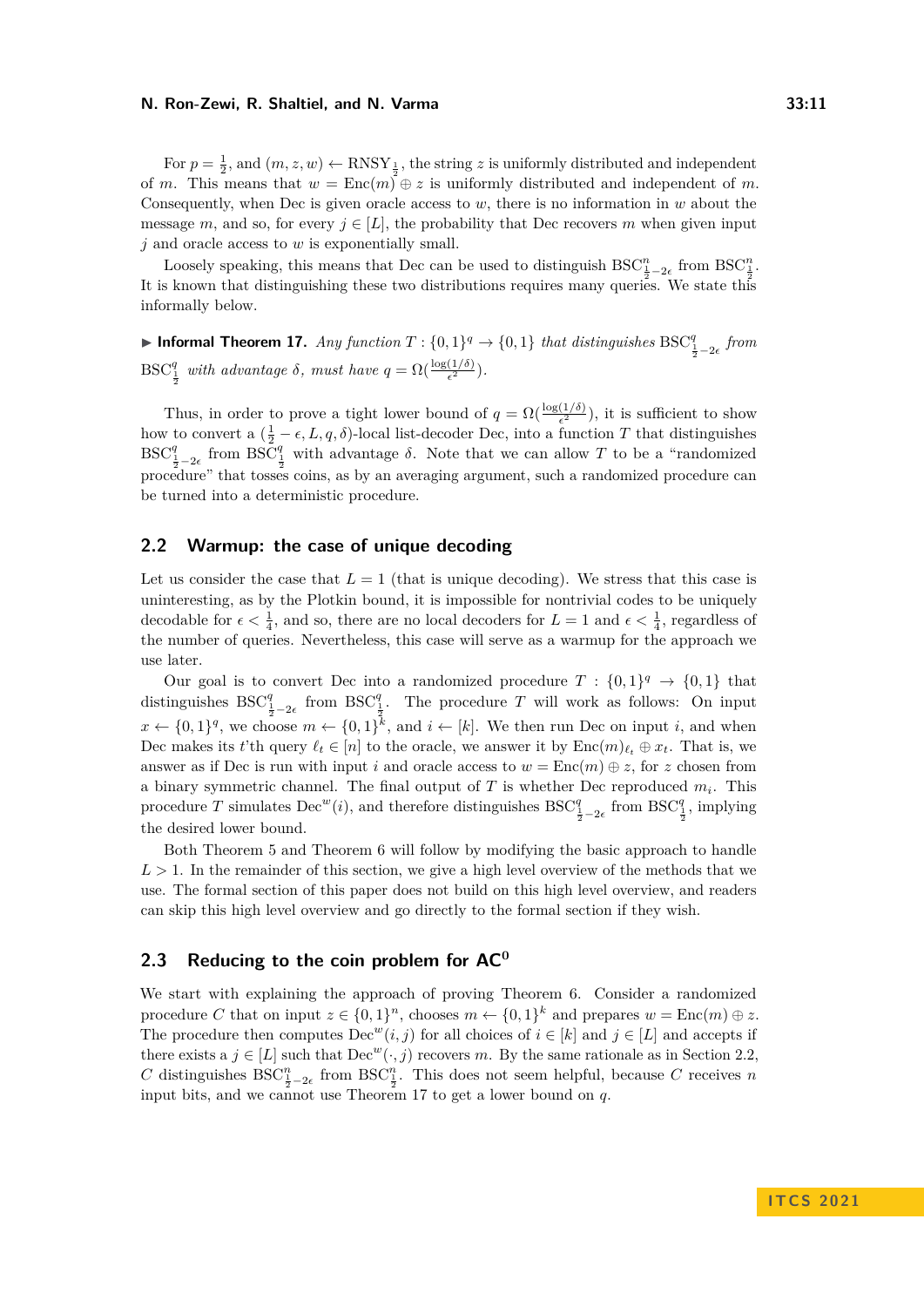### **33:12 Query Complexity Lower Bounds for Local List-Decoding and Hard-Core Predicates**

Inspired by a lower bound on the size of nondeterministic reductions for hardness amplification due to Applebaum et al. [\[2\]](#page-16-6), we make the following observation: The procedure *C* can be seen as  $k \cdot L$  computations (one for each choice of  $i \in [k]$  and  $j \in [L]$ ) such that:

- $\blacksquare$  These  $k \cdot L$  computations can be run *in parallel*.
- Once these computations are made, the final answer  $C(z)$  is computed by a constant-depth  $\equiv$ circuit.
- Each of the  $k \cdot L$  computations makes q queries into z, and therefore can be simulated by m. a size  $O(q \cdot 2^q)$  circuit of depth 2.

Overall, this means that we can implement *C* by a circuit of size  $s = \text{poly}(k, L, 2^q)$  and constant depth. (In fact, a careful implementation gives depth 3).

This is useful because there are lower bounds showing that small constant-depth circuits cannot solve the "coin problem". Specifically, by the results of Cohen, Ganor and Raz [\[4\]](#page-16-7) circuits of size *s* and depth *d* cannot distinguish  $BSC_{\frac{1}{2}-2\epsilon}^n$  from  $BSC_{\frac{1}{2}}^n$  with constant advantage, unless  $s \ge \exp(\Omega(\frac{1}{\epsilon^{d-1}})).^4$  $s \ge \exp(\Omega(\frac{1}{\epsilon^{d-1}})).^4$  This gives the bound stated in Theorem [6.](#page-3-2)

We find it surprising that an *information theoretic* lower bound on the number of queries of local list-decoders is proven by considering concepts like constant-depth circuits from *circuit complexity*.

### **Extending the argument to lower bounds on hard-core predicates**

It turns out that this argument is quite versatile, and this is the approach that we use to prove Theorems [9](#page-5-1) and [13.](#page-7-1) Loosely speaking, in these theorems, we want to prove a lower bound on the number of queries made by a reduction that, when receiving oracle access to an adversary that breaks the hard-core predicate, is able to compute (or invert) the original function too well. Such lower bounds imply that such reductions do not produce small circuits when used in black-box proofs for hard-core predicates.

We will prove such lower bounds by showing that a reduction that makes *q* queries can be used to construct a circuit of size  $s \approx 2<sup>q</sup>$  and constant depth that solves the coin problem. Interestingly, this argument crucially relies on the fact that constant-depth circuits *can* distinguish  $BSC^n_\epsilon$  from  $BSC^n_{2\epsilon}$  with size  $\text{poly}(n/\epsilon)$  which follows from the classical results of Ajtai on constant depth circuits for approximate majority [\[1\]](#page-16-8).<sup>[5](#page-11-1)</sup>

# **2.4 Conditioning on a good** *j*

A disadvantage of the approach based on the coin problem is that at best, it can give lower bounds of  $q = \Omega(1/\sqrt{\epsilon})$ , and cannot give tight lower bounds of the form  $q = \Omega(\frac{\log(1/\delta)}{\epsilon^2})$ . In order to achieve such a bound (as is the case in Theorem [5\)](#page-3-0) we will try to reduce to Theorem [17](#page-10-1) which *does* give a tight bound in case  $\epsilon$  is not too small.

Our approach builds on the earlier work of Grinberg, Shaltiel and Viola [\[7\]](#page-16-2) that we surveyed in Section [1.1.1.](#page-2-1) When given a  $(\frac{1}{2} - \epsilon, L, q, \delta)$ -local list-decoder Dec, we say that an index  $j \in [L]$  is *decoding*, if in the experiment  $(m, z, w) \in \text{RNSY}_{\frac{1}{2}-2\epsilon}$ , when Dec is given oracle access to *w* and input *j*, then with probability  $1 - 10\delta$  over  $i \in [k]$ , we have that Dec<sup>*w*</sup> $(i, j)$  recovers  $m_i$ .

<span id="page-11-0"></span><sup>4</sup> These results of [\[4\]](#page-16-7) improve upon earlier work of Shaltiel and Viola [\[15\]](#page-17-4) that gave slightly worse bound. These results are tight as shown by Limaye et al. [\[10\]](#page-16-9) (that also extended the lower bound to hold for circuits that are also allowed to use parity gates).

<span id="page-11-1"></span><sup>&</sup>lt;sup>5</sup> The proof of Theorem [13](#page-7-1) uses an additional versatility of the argument (which we express in the terminology of codes): The argument works even if the individual procedures that are run in parallel are allowed to have some limited access to the message *m*, as long as this does not enable them to recover *m*. This property is used to handle reductions in a cryptographic setup, where reductions have access to the easy direction of a one-way function.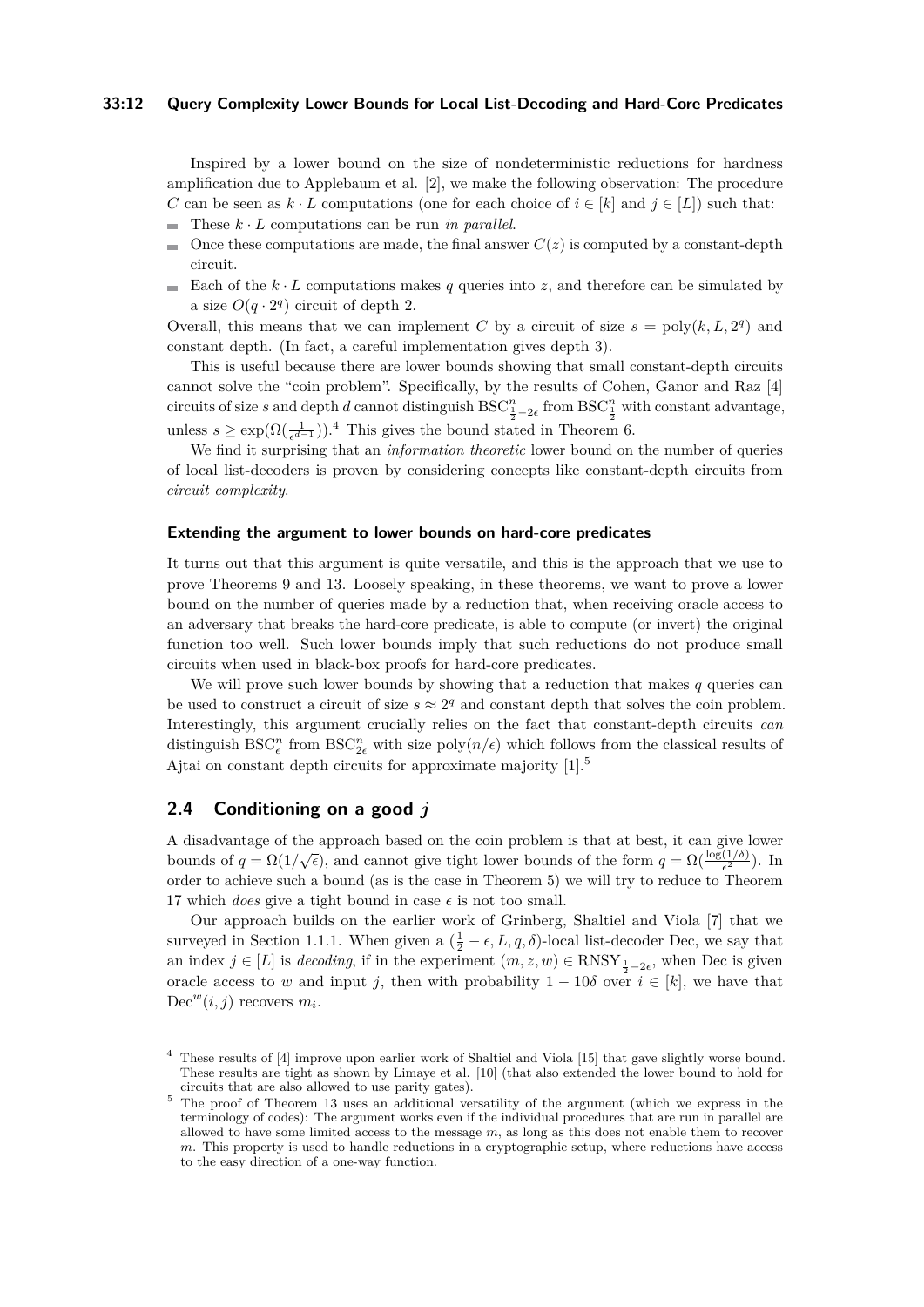We use a careful averaging argument to show that there exists an index  $j' \in [L]$ , and a fixed choice of the random coins of Dec, such that  $j'$  is decoding with probability at least  $\Omega(1/L)$ . We then consider the experiment  $RNSY'_{\frac{1}{2}-2\epsilon}$  in which we choose  $(m, z, w) \leftarrow RNSY_{\frac{1}{2}-2\epsilon}$ *conditioned* on the event  $\{j' \text{ is decoding}\}.$ 

We have made progress, because in the experiment  $RNSY'_{\frac{1}{2}-2\epsilon}$  there exists a unique *j'* that is decoding, and so, when we implement the strategy explained in Section [2.2](#page-10-0) we only need to consider this *single j'*, which intuitively means that our scenario is similar to the warmup scenario of unique decoding described in Section [2.2.](#page-10-0)

The catch is that when choosing  $(m, z, w) \leftarrow \text{RNSY}'_{\frac{1}{2}-2\epsilon}$ , we no longer have that *z* is distributed like  $BSC^n_{\frac{1}{2}-2\varepsilon}$  (as the distribution of *z* may be skewed by conditioning on the event that  $j'$  is decoding).

Shaltiel and Viola [\[15\]](#page-17-4) (and later work [\[7,](#page-16-2) [14\]](#page-17-6)) developed tools to handle this scenario. Loosely speaking, using these tools, it is possible to show that a large number of messages *m* are "useful" in the sense that there exists an event  $A_m$  such that if we consider  $(m, z, w)$ that are chosen from  $RNSY'_{\frac{1}{2}-2\epsilon}$  *conditioned* on  $A_m$ , then there exists a subset  $B(m) \subseteq [n]$ of small size *b*, such that  $z_{B(m)}$  is fixed, and  $z_{[n] \setminus B(m)}$  is distributed like  $BSC^{n-b}_{\frac{1}{2}-2\epsilon}$ .

If the number of possible choices for sets  $B(m)$  is small, then by the pigeon-hole principle, there exists a fixed choice *B* that is good for a large number of useful messages *m*. This can be used to imitate the argument we used in the warmup, and prove a lower bound.<sup>[6](#page-12-0)</sup>

### **Extending the argument to the case of small rate**

A difficulty, that prevented [\[7\]](#page-16-2) from allowing length as large as  $n = 2<sup>k</sup>$ , is that  $B(m)$  is a subset of [n], and so, even if  $b = |B| = 1$ , the number of possible choices for such sets is at least *n*. For the pigeon-hole principle argument above, we need that the number of messages (that is  $2^k$ ) is much larger than the number of possible choices for  $B(m)$  (which is at least *n*). This means that one can only handle *n* which is sufficiently smaller than  $2<sup>k</sup>$ , and this approach cannot apply to codes with small rate (such as the Hadamard code).

We show how to solve this problem, and prove lower bounds for small rate codes. From a high level, our approach can be explained as follows: We consider the distribution of  $B(m) = \{Y_1(m) < \ldots < Y_b(m)\}\$ for a uniformly chosen useful *m*. We first show that if all the  $Y_i$ 's have large min-entropy, then it is possible to prove a lower bound on  $q$  by reducing to Theorem [17](#page-10-1) (the details of this are explained in the actual proof).

If on the other hand, one of the *Y<sup>j</sup>* 's has low min-entropy, then we will restrict our attention to a subset of useful messages on which  $Y_j$  is fixed. Loosely speaking, this reduces *b* by one, while not reducing the number of useful messages by too much (because the low min-entropy condition says that the amount of information that  $Y_i$  carries on  $m$  is small). In this trench warfare, in every iteration, we lose a fraction of useful messages, for the sake of decreasing *b* by one. Thus, eventually, we either reach the situation that all the  $Y_i$ 's have large min-entropy, in which case we are done, or we reach the situation where *B* is fixed for all messages which we can also handle by the above. √

We can withstand the losses and eventually win if  $\epsilon$  is sufficiently larger than  $1/$ *k*.

<span id="page-12-0"></span><sup>6</sup> Loosely speaking, this is because for good messages, in the conditioned experiment, *z* is distributed like BSC<sub> $\frac{1}{2}-2\epsilon$  (except that some bits of *z* are fixed as a function of *m*). Furthermore, as there are many</sub> good messages, the local list-decoder does not have enough information to correctly recover the message when given oracle access to  $\text{Enc}(m) \oplus \text{BSC}_{\frac{1}{2}}^n = \text{BSC}_{\frac{1}{2}}^n$ .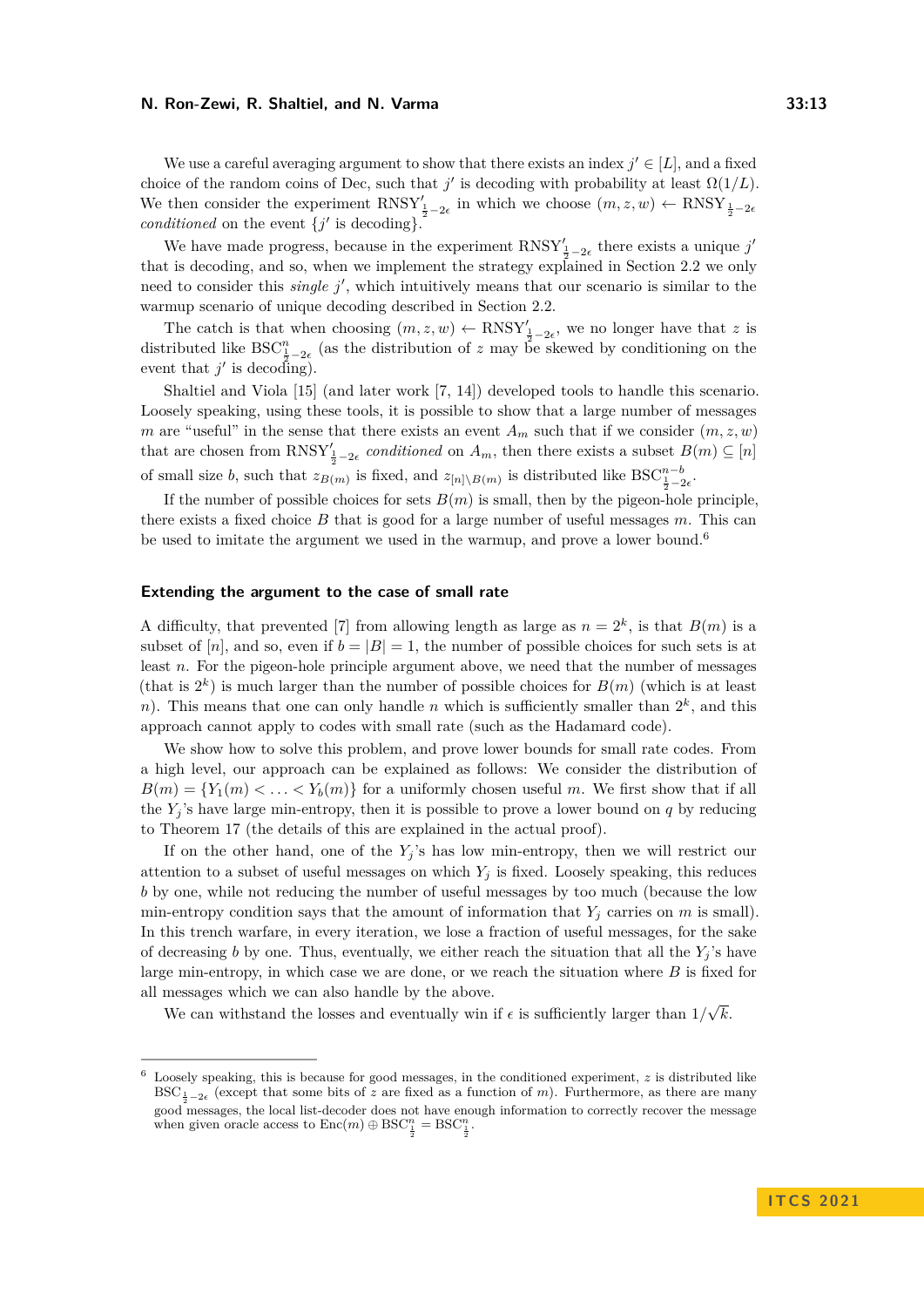# <span id="page-13-1"></span>**3 Limitations on black-box proofs for hard-core predicates**

In this section, we present some of our results regarding the limitations on black-box proofs for hard-core predicate theorems. Specifically, we state our results for functions that are hard to compute, give a formal restatement of Theorem [9.](#page-5-1) Due to space limitation, the formal model and precise statement of results for the case of functions that are hard to invert appear in the full version [\[13\]](#page-17-8).

# <span id="page-13-0"></span>**3.1 The case of functions that are hard to compute**

### <span id="page-13-2"></span>**3.1.1 The model for black-box proofs**

In this section, we state and explain our model for black-box proofs for hard core predicates, in the setting of functions that are hard to compute. The formal definition is given in Definition [18.](#page-14-0) Below, we provide a detailed explanation for the considerations made while coming up with the formal definition. The reader can skip directly to the formal definition if he wishes.

### **Explanation of the model**

Recall that (as explained in Section [1.2.1\)](#page-4-1) the Goldreich-Levin theorem (stated precisely in Theorem [7\)](#page-5-0) has the following form:

- We are given an arbitrary hard function  $g: \{0,1\}^{\ell} \to \{0,1\}^{\ell}$ . (Intuitively, it is assumed that it is hard to compute *g* with success probability  $\rho$ ).
- There is a specified construction that transforms *g* into a predicate  $g^{\text{pred}} : \{0,1\}^{\ell'} \to \{0,1\}$ for some  $\ell'$  related to  $\ell$ . (Intuitively, we will want to argue that  $g^{\text{pred}}$  is a hard-core predicate that is hard to compute with success  $\frac{1}{2} + \epsilon$ .

We will model this construction as a map Con, which, given  $g$  produces  $g^{\text{pred}}$ . We place *no limitations* on the map Con (and, in particular, do not require that  $g^{\text{pred}}$  can be efficiently computed if *g* is). This only makes our results stronger.

In the case of Theorem [7,](#page-5-0) we have that:  $Con(g) = g^{\text{pred}}$  where  $\ell' = 2\ell$  and we think of the  $\ell'$ -bit long input of  $g^{\text{pred}}$  as two strings  $x, r \in \{0, 1\}^{\ell}$ , setting:

$$
g^{\text{pred}}(x,r) = \text{Enc}^{\text{Had}}(g(x))_r = \left(\sum_{i \in [\ell]} g(x)_i \cdot r_i\right) \mod 2.
$$

We model the proof showing that  $g^{\text{pred}}$  is a hard-core predicate in the following way: The proof is a pair (Con, Red) where  $\text{Red}^{(\cdot)}$  is an oracle procedure, such that when  $\text{Red}^{(\cdot)}$ receives oracle access to an "adversary"  $h: \{0,1\}^{\ell'} \to \{0,1\}$  that breaks the security of  $g<sup>pred</sup>$ , we have that Red<sup>h</sup> breaks the security of *g*. More precisely, we require that: for every  $g: \{0,1\}^{\ell} \to \{0,1\}^{\ell}$  and for every  $h: \{0,1\}^{\ell'} \to \{0,1\}$  such that:

$$
\Pr_{x \leftarrow U_{\ell'}}[h(x) = g^{\text{pred}}(x)] \ge \frac{1}{2} + \epsilon,
$$

it holds that:

$$
\Pr_{x \leftarrow U_{\ell}}[\text{Red}^{h}(x) = g(x)] \ge \rho.
$$

 $\blacksquare$  In the actual definition, we will allow the reduction to have more power (which only makes our results stronger). As we are aiming to prove a result on circuits (which are allowed to use nonuniform advice) we will allow the reduction to receive an advice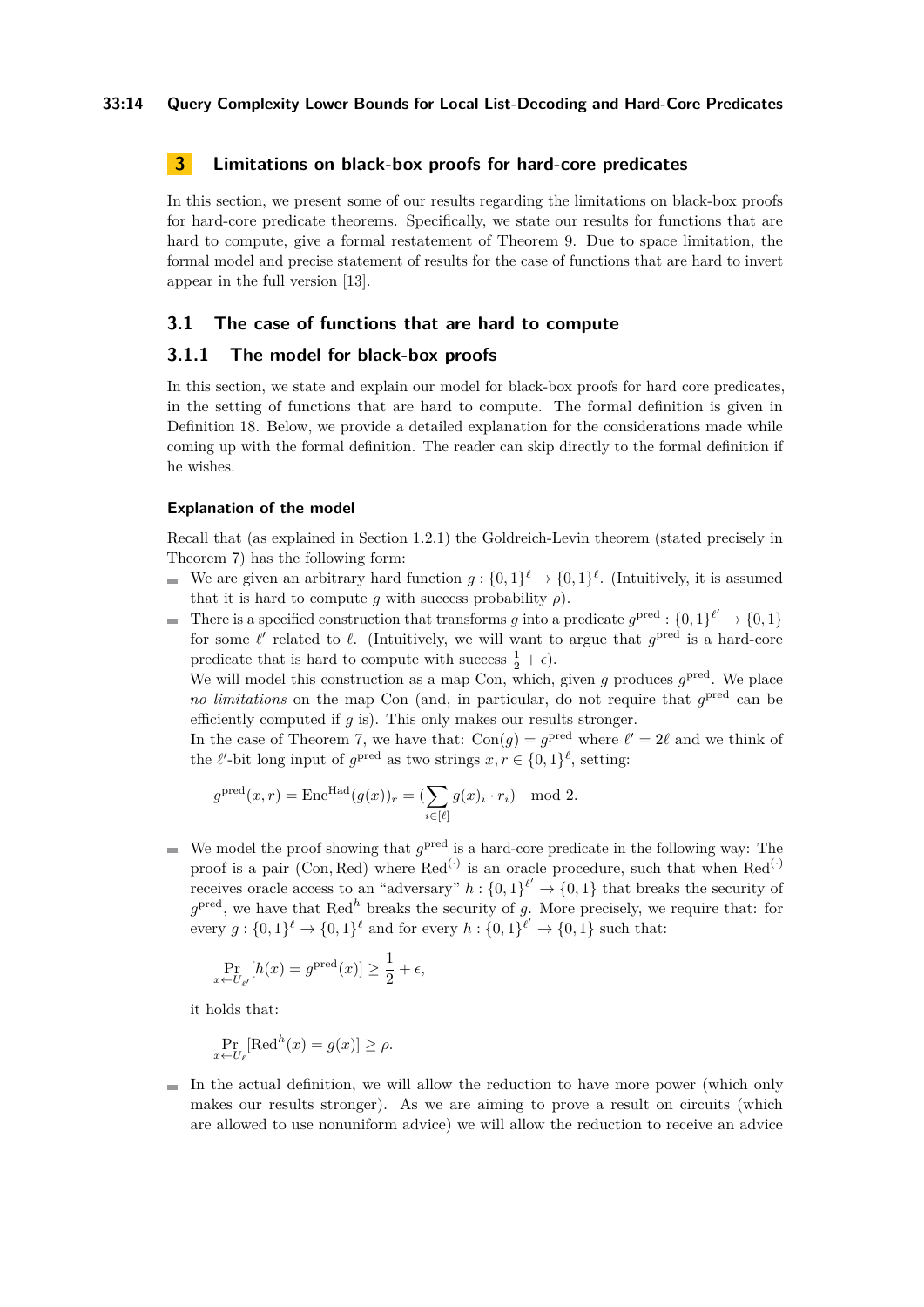string  $\alpha$  of length *t*, where, this advice string can depend on *q* and *h*. This leads to the following strengthening of the requirement above. Namely, we will require that: for every  $g: \{0,1\}^{\ell} \to \{0,1\}^{\ell}$  and for every  $h: \{0,1\}^{\ell'} \to \{0,1\}$ , that:

$$
\Pr_{x \leftarrow U_{\ell'}}[h(x) = g^{\text{pred}}(x)] \ge \frac{1}{2} + \epsilon,
$$

there exists  $\alpha \in \{0,1\}^t$  such that:

$$
\Pr_{x \leftarrow U_{\ell}}[\text{Red}^{h}(x,\alpha) = g(x)] \ge \rho.
$$

We remark that in many related settings (for example, "hardness amplification"; see [\[15,](#page-17-4) [7\]](#page-16-2), for a discussion) known proofs by reduction *critically make use* of the ability to introduce nonuniformity, and so, we feel that when ruling out black-box proofs in scenarios involving circuits, it is necessary to consider nonuniform black-box reductions. We make no restrictions on the complexity of the procedure  $\text{Red}^{(\cdot)}$ , except for requiring

that it makes at most  $q$  queries to its oracle (for some parameter  $q$ ). Our black-box impossibility results will follow from proving lower bounds on *q*.

# **Formal definition**

 $\blacksquare$ 

<span id="page-14-0"></span>We now give a formal definition of our model for black-box proofs for hard-core predicates.

▶ Definition 18 (Nonuniform black-box proofs for hard-core predicates for hard-to-compute functions)**.** *A pair* (Con*,* Red) *is a* nonuniform black-box proof *for* hard-core predicates for hard-to-compute functions with parameters  $\ell, \ell', \rho, \epsilon$ , that uses q queries, and t bits of advice *if*:

- Con *is a* construction map *which given a function*  $g: \{0,1\}^{\ell} \to \{0,1\}^{\ell}$ , produces a *function*  $Con(g) = g^{\text{pred}}$ , where  $g^{\text{pred}} : \{0,1\}^{\ell'} \to \{0,1\}$ .
- Red(·) *is a* reduction*, that is an oracle procedure that, given oracle access to a function*  $h: \{0,1\}^{\ell'} \to \{0,1\}$ , makes at most *q* queries to its oracle.

*Furthermore, for every functions*  $g: \{0,1\}^{\ell} \to \{0,1\}^{\ell}$  and  $h: \{0,1\}^{\ell'} \to \{0,1\}$  such that:

$$
\Pr_{x \leftarrow U_{\ell'}}[h(x) = g^{\text{pred}}(x)] \ge \frac{1}{2} + \epsilon,
$$

*there exists*  $\alpha \in \{0,1\}^t$ , *such that:* 

$$
\Pr_{x \leftarrow U_{\ell}}[\text{Red}^{h}(x,\alpha) = g(x)] \ge \rho.
$$

### **The role of the number of queries, and black-box impossibility results**

We now explain the role of the parameter *q* (that measures the number of queries made by Red) and why lower bounds on *q* translate into black-box impossibility results.

For this purpose, it is illustrative to examine the argument showing that nonuniform blackbox proofs yield hard-core predicates: When given a pair (Con*,* Red) that is a nonuniform black-box proof for hard-core predicates for hard-to-compute functions with parameters  $\ell, \ell', \rho, \epsilon$ , that uses *q* queries, and *t* bits of advice, we obtain that for any function  $g: \{0,1\}^{\ell} \to$  $\{0,1\}^{\ell}$ , if there exists a circuit  $C' : \{0,1\}^{\ell'} \to \{0,1\}$  of size *s'* such that:

$$
\Pr_{x \leftarrow U_{\ell'}}[C'(x) = g^{\text{pred}}(x)] \ge \frac{1}{2} + \epsilon,
$$

then there exists  $\alpha \in \{0,1\}^t$ , such that: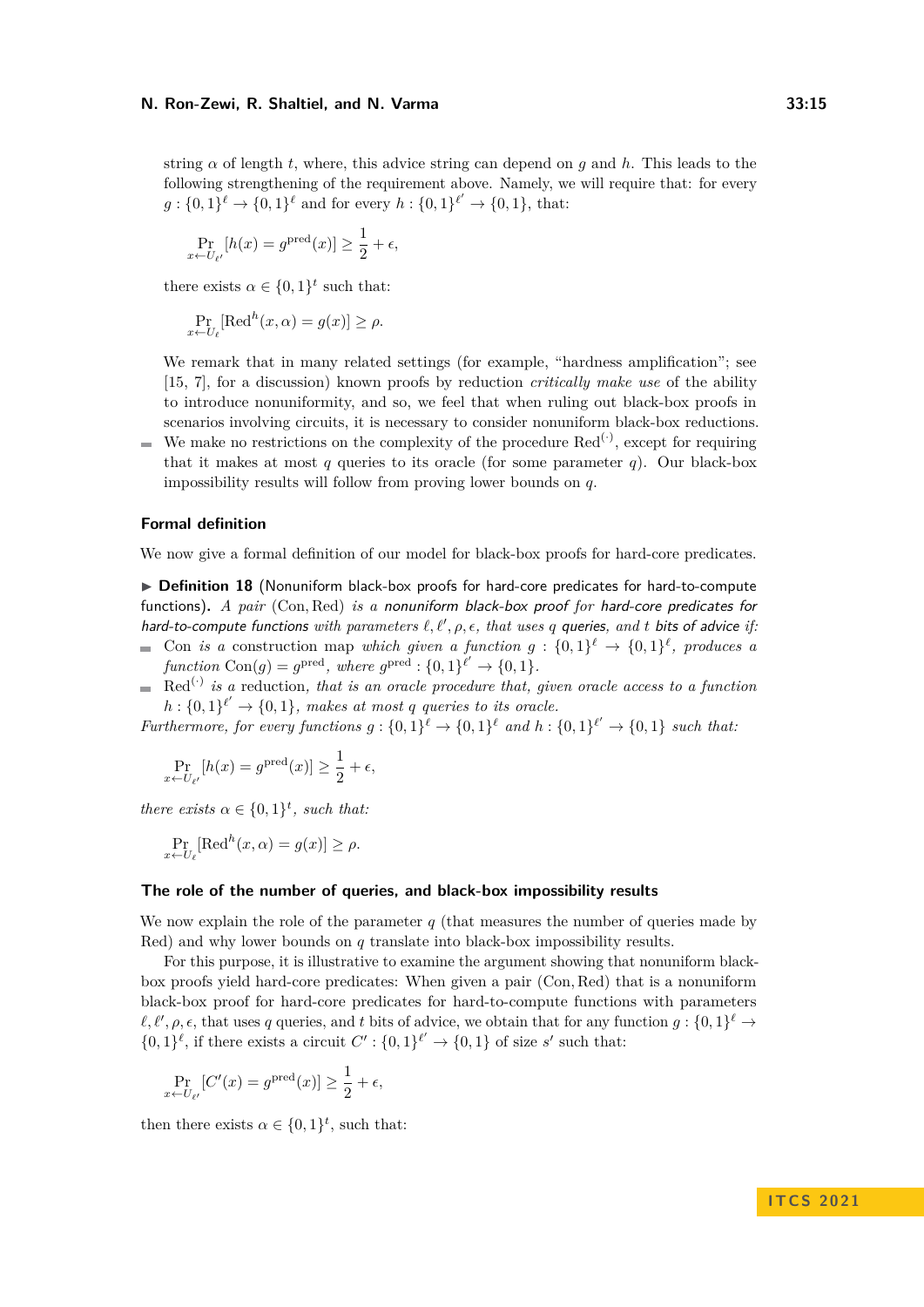### **33:16 Query Complexity Lower Bounds for Local List-Decoding and Hard-Core Predicates**

$$
\Pr_{x \leftarrow U_{\ell}}[\text{Red}^{C'}(x,\alpha) = g(x)] \ge \rho.
$$

Note that if the reduction Red can be implemented by a circuit of size  $r$ , then the circuit  $C(x) = \text{Red}^{C'}(x, \alpha)$  is a circuit of size:

 $s = r + t + q \cdot s'$ 

that computes  $q$  with success probability  $\rho$ .

It follows that in a black-box proof, with *q* queries, and *t* bits of advice, we get a hard-core theorem that needs to assume that the original function *g* has hardness against circuits of size *s*, for:

$$
s \ge q + t.
$$

# **3.1.2 Precise statements of limitations**

Our main result on black-box proofs for hard-core predicates in the setting of functions that are hard to compute is the following theorem.

<span id="page-15-0"></span>**Figure 19.** *There exists a universal constant*  $\beta > 0$  *such that for every sufficiently large*  $\ell$  *and*  $\ell'$  we have that if (Con, Red) is a nonuniform black-box proof for hard-core predicates *for hard-to-compute functions with parameters*  $\ell, \ell', \rho, \epsilon$ , that uses q queries, and t bits of *advice, and furthermore*  $\epsilon \geq \frac{1}{2\ell'}$  $\frac{1}{2^{\ell/3}}$ *,*  $t \leq 2^{\ell/3}$  and  $\rho \geq \frac{1}{2^{\ell/3}}$ *, then* 

$$
q \ge \Omega(\frac{1}{\epsilon^{\beta}}) - O(t + \ell).
$$

We now explain why Theorem [19](#page-15-0) implies the informal statement made in Theorem [9.](#page-5-1) Recall that in Section [3.1.1](#page-13-2) we explained that when using a nonuniform black-box proof to obtain a hard-core predicate, we get a hard-core predicate theorem in which  $s \geq q + t$ .

Theorem [19](#page-15-0) implies that for  $s > l^{2/\beta}$  it is impossible for such a proof to establish  $\epsilon = 1/s^{\frac{2}{\beta}}$ (even if *ρ* is very small). This follows as otherwise, using the fact that  $s > q + t > t$ , we get that:

$$
q \ge \Omega\left(\frac{1}{\epsilon^{\beta}}\right) - O(t+\ell) \ge \Omega(s^2) - O(t) > s,
$$

which is a contradiction to  $s \geq q + t \geq q$ . In particular, the parameter setting considered in Theorem [9,](#page-5-1) in which  $s = 2^{o(\ell)}$  and  $\epsilon = \frac{1}{s^{\omega(1)}}$ , is impossible to achieve.

### <span id="page-15-1"></span>**4 Conclusion and open problems**

Unlike Theorem [5](#page-3-0) (that handles large  $\epsilon$ ), Theorem [6](#page-3-2) (that handles small  $\epsilon$ ) does not achieve a bound of  $q = \Omega(\frac{\log(1/\delta)}{\epsilon^2})$ , and only achieves a bound of  $\Omega(\frac{1}{\sqrt{\epsilon}})$ . A natural open problem is to improve the bound on  $q$  for small  $\epsilon$  to match the bound for large  $\epsilon$ .

In the case of large  $\epsilon$ , Theorem [5](#page-3-0) can be extended to handle local list-decoding from *erasures*, and gives a lower bound of  $q = \Omega(\frac{\log(1/\delta)}{\epsilon})$  on the number of queries of local list-decoders that decode from a  $1 - \epsilon$  fraction of erasures. We do not see how to extend the proof of Theorem [6](#page-3-2) to erasures.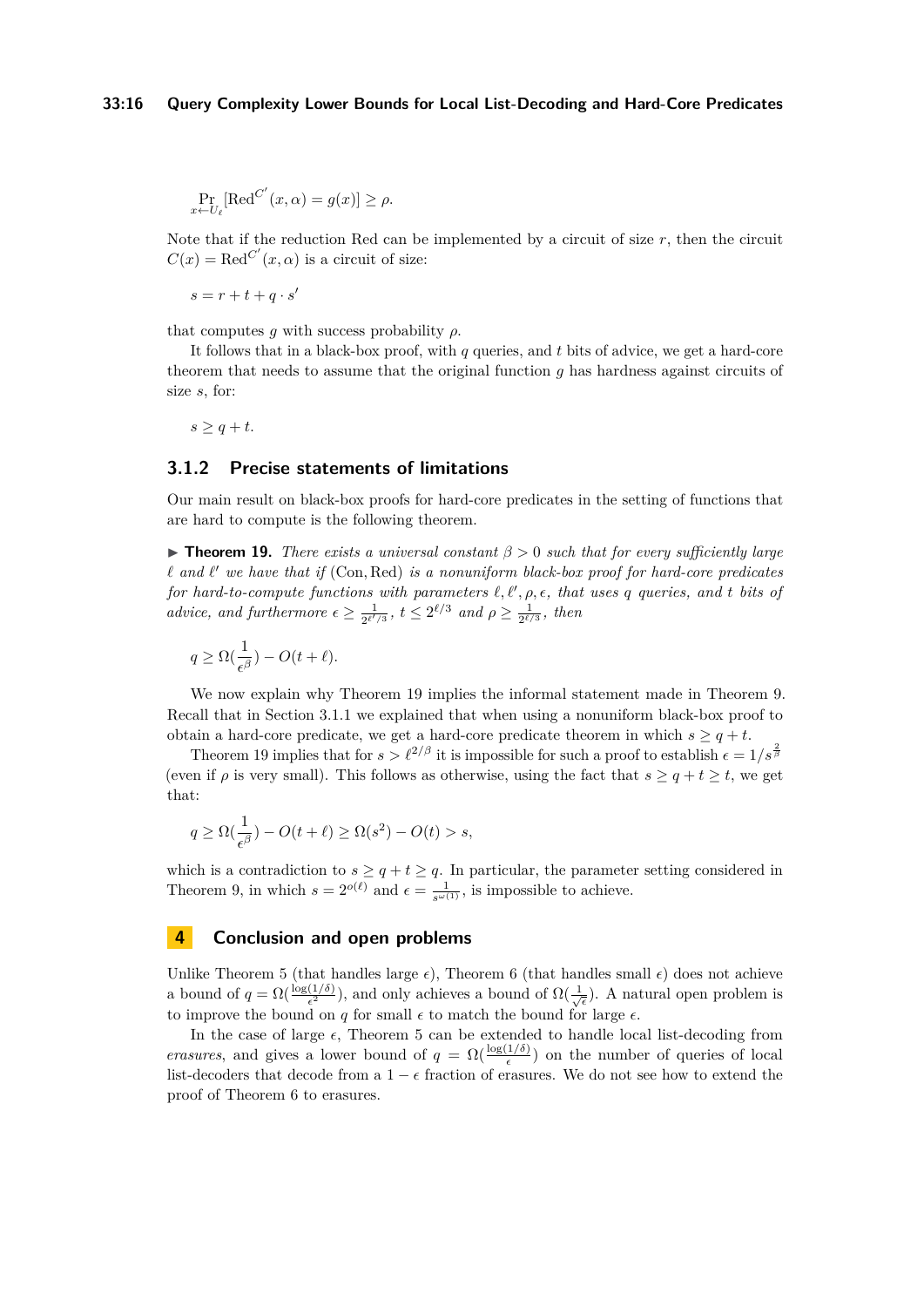The model of black-box proofs that we introduce in Section [3](#page-13-1) is quite general, and to the best of our knowledge, covers all known proofs in the literature on hard-core predicates for general one-way functions. Is it possible to circumvent the black-box limitations and answer open problems [8](#page-5-2) and [12](#page-7-2) for *specific candidates* for one-way functions?

More generally, is it possible to come up with non-black-box techniques that circumvent the limitations?

#### **References**

- <span id="page-16-8"></span>**1** Miklós Ajtai. Σ 1 <sup>1</sup>-formulae on finite structures. *Annals of Pure and Applied Logic*, 24(1):1–48, 1983. [doi:10.1016/0168-0072\(83\)90038-6](https://doi.org/10.1016/0168-0072(83)90038-6).
- <span id="page-16-6"></span>**2** Benny Applebaum, Sergei Artemenko, Ronen Shaltiel, and Guang Yang. Incompressible functions, relative-error extractors, and the power of nondeterministic reductions. *Comput. Complex.*, 25(2):349–418, 2016. [doi:10.1007/s00037-016-0128-9](https://doi.org/10.1007/s00037-016-0128-9).
- <span id="page-16-3"></span>**3** Sergei Artemenko and Ronen Shaltiel. Lower bounds on the query complexity of non-uniform and adaptive reductions showing hardness amplification. In Leslie Ann Goldberg, Klaus Jansen, R. Ravi, and José D. P. Rolim, editors, *Approximation, Randomization, and Combinatorial Optimization. Algorithms and Techniques - 14th International Workshop, APPROX 2011, and 15th International Workshop, RANDOM 2011, Princeton, NJ, USA, August 17-19, 2011. Proceedings*, volume 6845 of *Lecture Notes in Computer Science*, pages 377–388. Springer, 2011. [doi:10.1007/978-3-642-22935-0\\_32](https://doi.org/10.1007/978-3-642-22935-0_32).
- <span id="page-16-7"></span>**4** Gil Cohen, Anat Ganor, and Ran Raz. Two sides of the coin problem. In Klaus Jansen, José D. P. Rolim, Nikhil R. Devanur, and Cristopher Moore, editors, *Approximation, Randomization, and Combinatorial Optimization. Algorithms and Techniques, APPROX/RANDOM 2014, September 4-6, 2014, Barcelona, Spain*, volume 28 of *LIPIcs*, pages 618–629. Schloss Dagstuhl - Leibniz-Zentrum für Informatik, 2014. [doi:10.4230/LIPIcs.APPROX-RANDOM.2014.618](https://doi.org/10.4230/LIPIcs.APPROX-RANDOM.2014.618).
- <span id="page-16-5"></span>**5** Yevgeniy Dodis, Abhishek Jain, Tal Moran, and Daniel Wichs. Counterexamples to hardness amplification beyond negligible. In Ronald Cramer, editor, *Theory of Cryptography - 9th Theory of Cryptography Conference, TCC 2012, Taormina, Sicily, Italy, March 19-21, 2012. Proceedings*, volume 7194 of *Lecture Notes in Computer Science*, pages 476–493. Springer, 2012. [doi:10.1007/978-3-642-28914-9\\_27](https://doi.org/10.1007/978-3-642-28914-9_27).
- <span id="page-16-1"></span>**6** Oded Goldreich and Leonid A. Levin. A hard-core predicate for all one-way functions. In David S. Johnson, editor, *Proceedings of the 21st Annual ACM Symposium on Theory of Computing, May 14-17, 1989, Seattle, Washigton, USA*, pages 25–32. ACM, 1989. [doi:](https://doi.org/10.1145/73007.73010) [10.1145/73007.73010](https://doi.org/10.1145/73007.73010).
- <span id="page-16-2"></span>**7** Aryeh Grinberg, Ronen Shaltiel, and Emanuele Viola. Indistinguishability by adaptive procedures with advice, and lower bounds on hardness amplification proofs. In Mikkel Thorup, editor, *59th IEEE Annual Symposium on Foundations of Computer Science, FOCS 2018, Paris, France, October 7-9, 2018*, pages 956–966. IEEE Computer Society, 2018. [doi:](https://doi.org/10.1109/FOCS.2018.00094) [10.1109/FOCS.2018.00094](https://doi.org/10.1109/FOCS.2018.00094).
- <span id="page-16-0"></span>**8** Venkatesan Guruswami. Algorithmic results in list decoding. *Foundations and Trends in Theoretical Computer Science*, 2(2), 2006. [doi:10.1561/0400000007](https://doi.org/10.1561/0400000007).
- <span id="page-16-4"></span>**9** Dan Gutfreund and Guy N. Rothblum. The complexity of local list decoding. In Ashish Goel, Klaus Jansen, José D. P. Rolim, and Ronitt Rubinfeld, editors, *Approximation, Randomization and Combinatorial Optimization. Algorithms and Techniques, 11th International Workshop, APPROX 2008, and 12th International Workshop, RANDOM 2008, Boston, MA, USA, August 25-27, 2008. Proceedings*, volume 5171 of *Lecture Notes in Computer Science*, pages 455–468. Springer, 2008. [doi:10.1007/978-3-540-85363-3\\_36](https://doi.org/10.1007/978-3-540-85363-3_36).
- <span id="page-16-9"></span>**10** Nutan Limaye, Karteek Sreenivasaiah, Srikanth Srinivasan, Utkarsh Tripathi, and S. Venkitesh. A fixed-depth size-hierarchy theorem for  $AC^0[\oplus]$  via the coin problem. In Moses Charikar and Edith Cohen, editors, *Proceedings of the 51st Annual ACM SIGACT Symposium on Theory of Computing, STOC 2019, Phoenix, AZ, USA, June 23-26, 2019*, pages 442–453. ACM, 2019. [doi:10.1145/3313276.3316339](https://doi.org/10.1145/3313276.3316339).